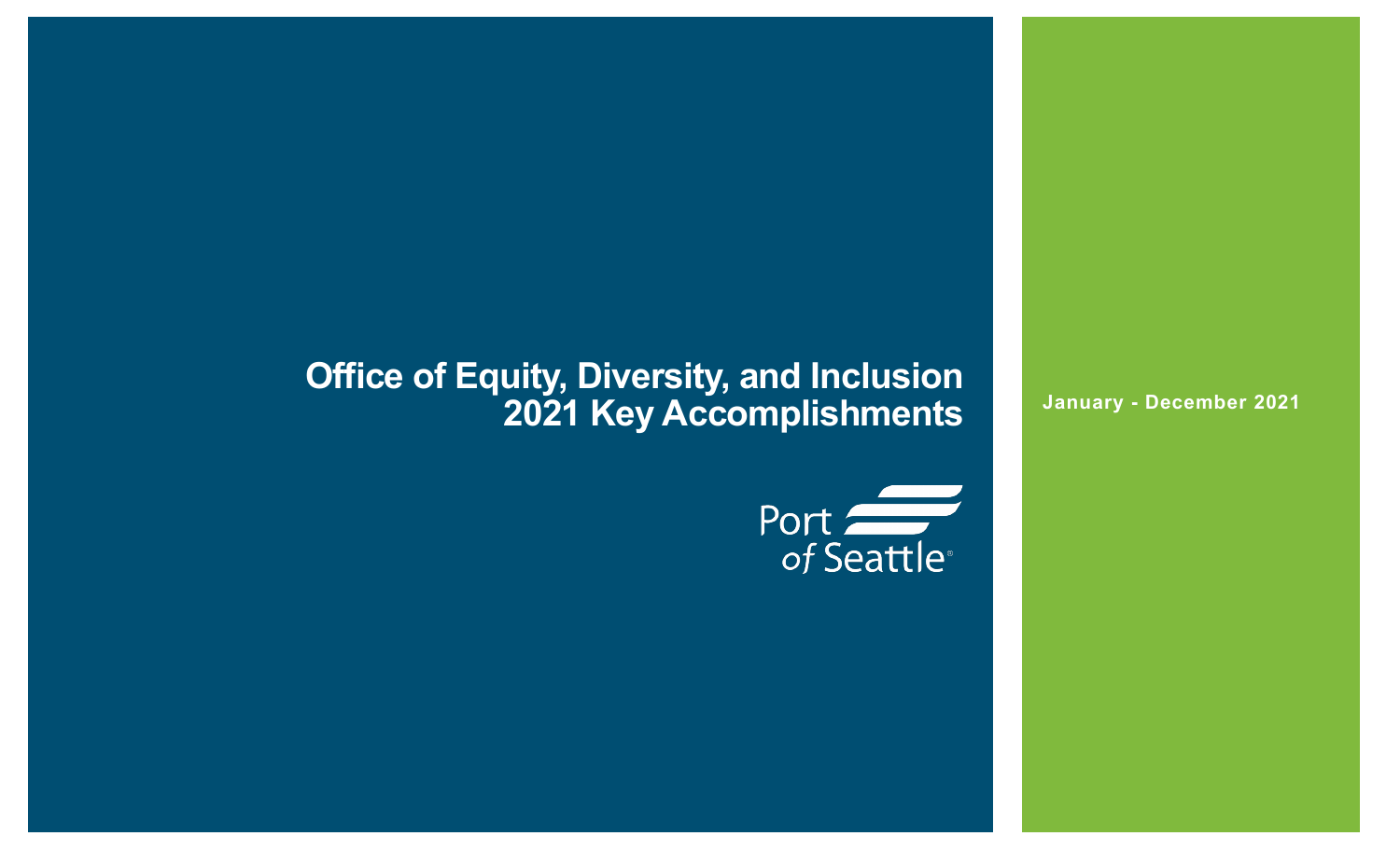I am pleased to share our 2021 Annual Report, which highlights the work and accomplishments of the Port of Seattle's Office of Equity, Diversity, and Inclusion's (OEDI) during the past year.

As you will read in the pages that follow, OEDI's 2021 accomplishments are listed next to our 2021 Strategic Plan (found in the columns labeled Objective, Key Result, and Timing). Some aspects of our 2021 Plan were not started or completed, while others were transformed or expanded. And there were additional activities and efforts not in the plan that were critical to our ongoing response to the COVID-19 pandemic and our work to create a truly equitable, anti-racist port.

After nearly two years, the pandemic persists, disrupting our economy and well-being. This crisis affects us all, but people living on low-incomes, communities of color, and refugees and immigrants feel the effects most deeply and disproportionately. That is why the Port, as one of our region's most impactful economic drivers, continues to play a critical role in helping our communities recover and respond to the pandemic. Through the continued operations of programs like the South King County Fund and Opportunity Youth Initiative, the Port provides funding to communities of color and low-income communities, aiding in economic recovery, supporting environmental sustainability, and training the next generation of workers in Port-related industries.

Additionally in 2021, the Port doubled down on its efforts to imbed equity into all aspects of the organization. Not only did OEDI continue efforts to normalize and organize racial equity, but we also conducted a year-long assessment of the organization's strengths and weaknesses with regards to racial equity. The assessment brought voice and data to several patterns of disparities and inequities within the organization that effect both Port employees and the communities we serve. By including the ideas and experiences of Port stakeholders, especially employees, OEDI developed a robust set of recommendations for addressing the inequities identified in the assessment. Our office will begin to implement these recommendations in 2022, leading the Port's efforts to advance racial equity both internally and externally.

As we continue to invest our time and resources to becoming an anti-racist, equitable organization, we are grateful for your partnership and support.

In unity,

Bookda Gheisar Senior Director, Office of Equity, Diversity, and Inclusion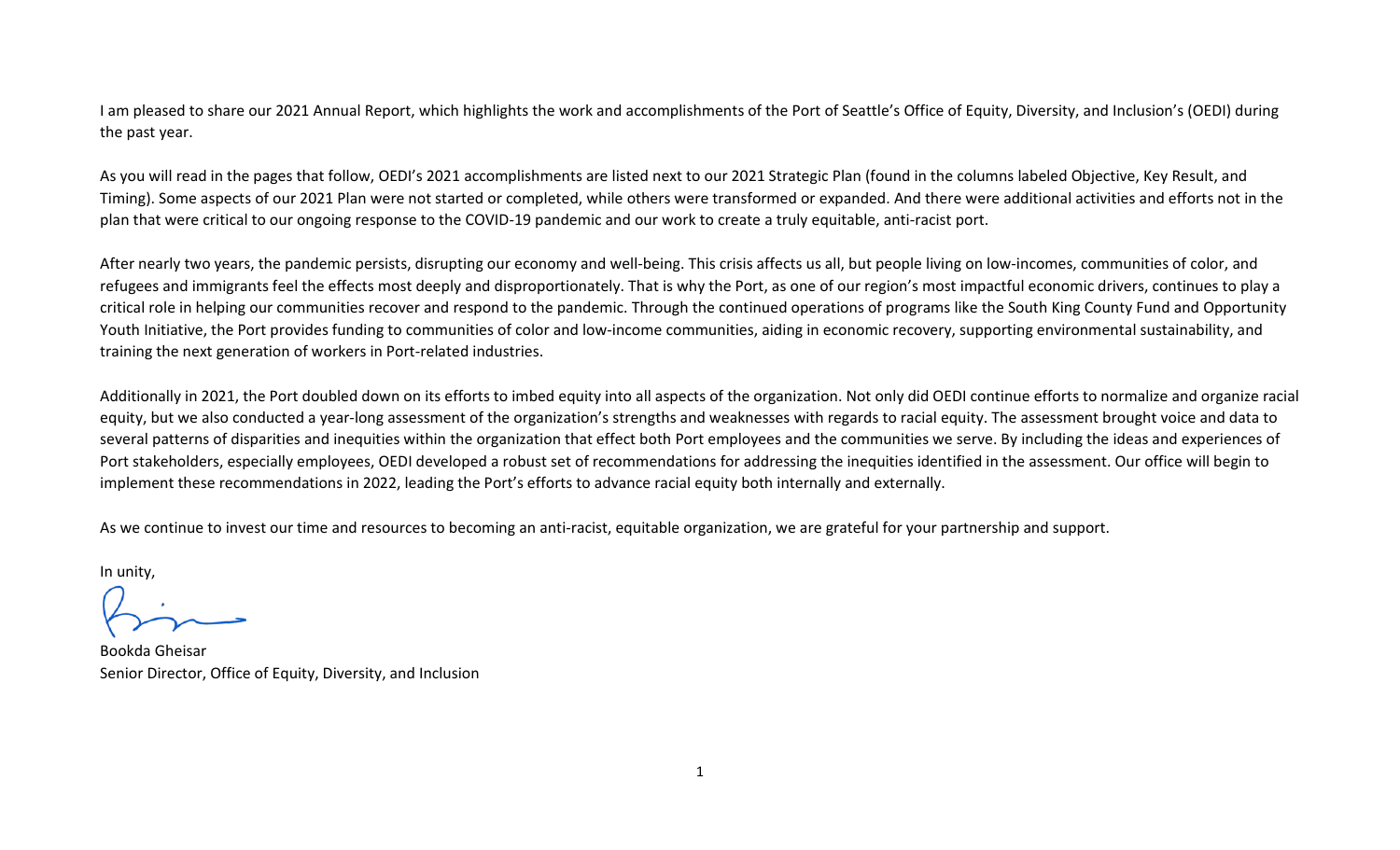|                                                                                                                                                                                                                                                    | 2021 Strategic Plan                                                                                                                                                                                                                                                                                                                                                                                                                                                                                                                                                                                                                                                                                                                                                                                                                                                                        |                                                                                                                                                                                                                                                                                                                                                          |                                                                                                                                                                                                                                                                                                                                                                                                                                                                                                                                                                                                                                                                                                                                                                                                                                                                                                                                                                                                                                                                                                                                                                                                                                                                                                                                                                                                                                                                                                                                                                                                                                                                                                                                                                                                                                                                                                                                                                                                                                                                                                                                                                                    |
|----------------------------------------------------------------------------------------------------------------------------------------------------------------------------------------------------------------------------------------------------|--------------------------------------------------------------------------------------------------------------------------------------------------------------------------------------------------------------------------------------------------------------------------------------------------------------------------------------------------------------------------------------------------------------------------------------------------------------------------------------------------------------------------------------------------------------------------------------------------------------------------------------------------------------------------------------------------------------------------------------------------------------------------------------------------------------------------------------------------------------------------------------------|----------------------------------------------------------------------------------------------------------------------------------------------------------------------------------------------------------------------------------------------------------------------------------------------------------------------------------------------------------|------------------------------------------------------------------------------------------------------------------------------------------------------------------------------------------------------------------------------------------------------------------------------------------------------------------------------------------------------------------------------------------------------------------------------------------------------------------------------------------------------------------------------------------------------------------------------------------------------------------------------------------------------------------------------------------------------------------------------------------------------------------------------------------------------------------------------------------------------------------------------------------------------------------------------------------------------------------------------------------------------------------------------------------------------------------------------------------------------------------------------------------------------------------------------------------------------------------------------------------------------------------------------------------------------------------------------------------------------------------------------------------------------------------------------------------------------------------------------------------------------------------------------------------------------------------------------------------------------------------------------------------------------------------------------------------------------------------------------------------------------------------------------------------------------------------------------------------------------------------------------------------------------------------------------------------------------------------------------------------------------------------------------------------------------------------------------------------------------------------------------------------------------------------------------------|
| Objective                                                                                                                                                                                                                                          | <b>Key Result</b>                                                                                                                                                                                                                                                                                                                                                                                                                                                                                                                                                                                                                                                                                                                                                                                                                                                                          | <b>Timing</b>                                                                                                                                                                                                                                                                                                                                            | <b>ACCOMPLISHMENTS</b>                                                                                                                                                                                                                                                                                                                                                                                                                                                                                                                                                                                                                                                                                                                                                                                                                                                                                                                                                                                                                                                                                                                                                                                                                                                                                                                                                                                                                                                                                                                                                                                                                                                                                                                                                                                                                                                                                                                                                                                                                                                                                                                                                             |
| Objective 1. Equity work<br>is normalized<br>throughout the<br>enterprise from<br>leadership, including<br><b>Port Commission and</b><br><b>Executive Leadership</b><br>Team (ELT), to staff at all<br>levels in all Divisions and<br>Departments. | Organize within and across departments to<br>ensure that racial equity drives behaviors,<br>processes, and decisions at all levels, from staff<br>relationships to policies and practices that<br>impact communities most affected by racism.<br>Continue ongoing activities to deepen internal<br>community building and normalizing of equity<br>work in terms of understanding, engagement,<br>and investment. Activities include required<br>trainings about equity, diversity, and inclusion;<br>trainings for staff to understand the equity<br>framework for the Port; Book Club discussions;<br>and other activities as identified and feasible:<br>6 book clubs: "Caste and How to be An<br>Anti-Racist"<br>3 Podcast clubs including: "Seeing<br>$\bullet$<br>White", "1619", "Nice White Parents"<br>Build new Racial Equity training for all<br>employees and offer 4 sessions | <b>Book Clubs</b><br>$\bullet$<br>2 in Q1<br>$\circ$<br>2 in Q2<br>$\circ$<br>$2$ in $Q3$<br>$\circ$<br>Podcast Clubs<br>$\bullet$<br>"Seeing White"<br>$\circ$<br>$-$ Q1 to Q2<br>$"1619" - Q2$ to<br>$\circ$<br>Q <sub>3</sub><br>"Nice White"<br>$\circ$<br>Parents" $-$ Q4<br>Equity 101 for all<br>employees: two in<br>Q1; one in Q2; one<br>in Q3 | Normalizing Equity Port wide. OEDI organized podcast-clubs, book clubs, and other activities to<br>normalize equity across the Port.<br>• Port Reads: An Anti-Racist Book Club: OEDI organized three book club sessions to support<br>employees' abilities to talk about race and racism, deepen their understanding of the impact<br>of racism, and draw connections to their work. More than 230 employees participated in one<br>or more of the book clubs, reading the following books: So You Want to Talk About Race by<br>Ijeoma Oluo, Caste: The Origins of Our Discontents by Isabel Wilkerson, American Like Me by<br>America Ferrera, How to Be an Anti-Racist by Ibram Kendi, and An Indigenous People's History<br>of the United States by Roxanne Dunbar-Ortiz.<br>Podcast Clubs: A group of 25 employees, broken into two different groups listened to and<br>discussed "Seeing White." Additionally, a group of 15 employees listened to and discussed<br>"Nice White Parents."<br>Racial Equity Trainings: OEDI conducted a series of trainings including Change Team<br>Foundational Training (10 hours over the course of 5 months), Staff Racial Equity Orientations<br>(3-hour sessions offered 5 times), and Supervisor Racial Equity Training (8 hours over the<br>course of 3 sessions, offered 5 times), with completion by 882 Port employees.<br><b>OEDI Quarterly Townhalls: OEDI held three townhalls to update employees on the progress of</b><br>the Port's EDI work, highlight examples of employees and teams meaningfully integrating<br>equity into their work, create a space for employees to ask questions and provide feedback,<br>and build a community of learning. Every townhall was attended by at least 250 employees.<br>Equity Moments: OEDI provided guidance and examples on how to offer equity moments in<br>team meetings. Resources were created and shared through Compass with all employees.<br>OEDI also supported Change Team members in instituting Equity Moments into regular team<br>meetings for all departments. This practice creates space for teams to share resources and<br>learn more about issues related. |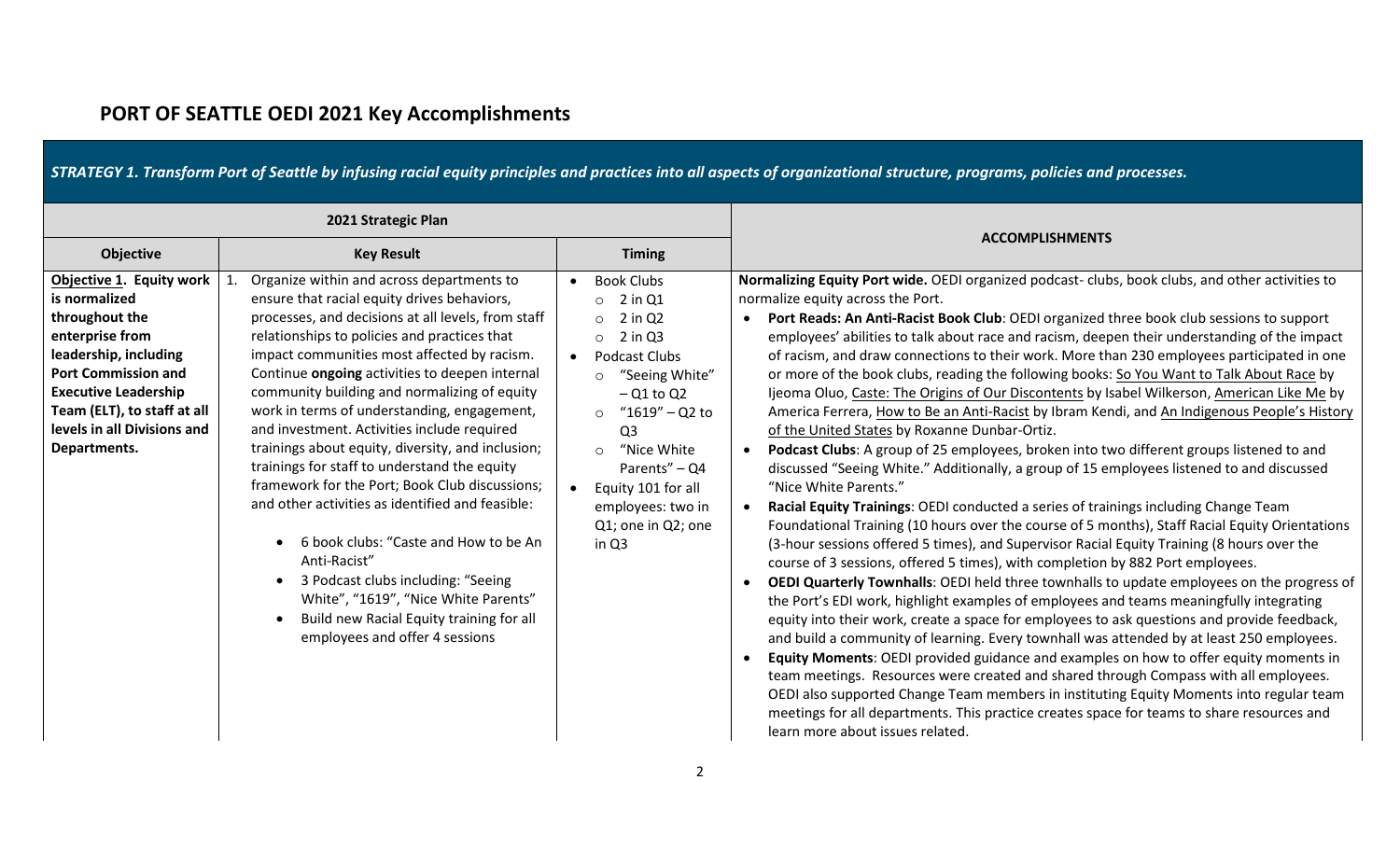<span id="page-3-0"></span>

|  |  |  |  | STRATEGY 1. Transform Port of Seattle by infusing racial equity principles and practices into all aspects of organizational structure, programs, policies and processes. |
|--|--|--|--|--------------------------------------------------------------------------------------------------------------------------------------------------------------------------|
|--|--|--|--|--------------------------------------------------------------------------------------------------------------------------------------------------------------------------|

|                  | 2021 Strategic Plan                                                                                                                                                                                                                                                                                                                                                                                             |                                                                                                                                                |                                                                                                                                                                                                                                                                                                                                                                                                                                                                                                                                                                                                                                                                                                                                                                                                                                                                                                                                                                                                                                                                                 |
|------------------|-----------------------------------------------------------------------------------------------------------------------------------------------------------------------------------------------------------------------------------------------------------------------------------------------------------------------------------------------------------------------------------------------------------------|------------------------------------------------------------------------------------------------------------------------------------------------|---------------------------------------------------------------------------------------------------------------------------------------------------------------------------------------------------------------------------------------------------------------------------------------------------------------------------------------------------------------------------------------------------------------------------------------------------------------------------------------------------------------------------------------------------------------------------------------------------------------------------------------------------------------------------------------------------------------------------------------------------------------------------------------------------------------------------------------------------------------------------------------------------------------------------------------------------------------------------------------------------------------------------------------------------------------------------------|
| <b>Objective</b> | <b>Key Result</b>                                                                                                                                                                                                                                                                                                                                                                                               | <b>Timing</b>                                                                                                                                  | <b>ACCOMPLISHMENTS</b>                                                                                                                                                                                                                                                                                                                                                                                                                                                                                                                                                                                                                                                                                                                                                                                                                                                                                                                                                                                                                                                          |
|                  | Convene employees and offer learnings and<br>deeper analysis of anti-Black racism.<br>Support and uplift the Black Lives Matter call to<br>action and engage employees in this work.<br>Offer three series of Caucusing to<br>deepen racial equity analysis that will<br>strengthen efforts to implement equity<br>into the work of the Port.                                                                   | Communications<br>and/or events for<br>MLK Day, Black<br>History Month,<br>Juneteenth<br>Three four-week<br>caucusing series<br>$-$ Q1, Q2, Q3 | Black History Month: In partnership with the Port's Chapter of Blacks In Government, OEDI hosted<br>a panel-style event focused on structural racism and Covid. The panel featured four Black women<br>leaders who work in state government or lead local agencies/non-profits.<br>Juneteenth: To celebrate Juneteenth and bring awareness to the significance of the holiday, OEDI<br>partnered with a group of Black women employees to host an employee event entitled "Black<br>Excellence," dissecting systemic racism and honoring the many ways in which Black Americans<br>demonstrate their strength, resilience, and leadership to overcome oppression.<br>Race-based Caucusing: From March-April, OEDI organized a four-session caucusing series called<br>"From Internalized Racism to Allyship" to strengthen employees' understanding of racial equity<br>and their ability to integrate it into their work. More than 150 employees participated in at least<br>one event, and a cohort of 15 employees worked with OEDI to facilitated small group discussions. |
|                  | Complete comprehensive internal assessment<br>of the current state of diversity, equity and<br>inclusion across all Port teams led by an<br>internal Change Team. <sup>1</sup><br>To achieve this Key Result, in 2021, OEDI will<br>complete the following tasks:<br>Provide training, development and coaching of<br>$\bullet$<br>Change Team Core members and Sponsor<br>members to equip them with the tools | Change Team Port-wide<br>assessment: Q4-2021                                                                                                   | Racial Bias & Equity Motion and EDI Assessment: On October 13, 2020, the Port of Seattle<br>Commission adopted Motion 2020-19, known as the Racial Bias & Equity Motion, "[t]o direct the<br>Executive Director to examine Port operations and policies for sources of racial bias and<br>discrimination and to develop programs and policies eliminating inequity in all aspects of the<br>organization." Throughout 2021, OEDI led an equity, diversity, and inclusion (EDI) assessment of<br>the Port of Seattle, specifically examining five areas: workplace culture; operations and processes;<br>hiring, promotions, compensations, and staff development; community engagement; and,<br>contracting and women or minority-owned business enterprises (WMBEs). There were several<br>components of the assessment including:<br>Equity Survey: OEDI, the Change Team, and Business Intelligence created an anonymous<br>survey that was completed by 1,306 employees (61% of the Port's workforce). The survey                                                           |

<sup>&</sup>lt;sup>1</sup> A Change Team is a strategy for successful organizational transformation. The mission of the Change Team is to engage all levels of the Port in using an equity framework in their daily work and decisions.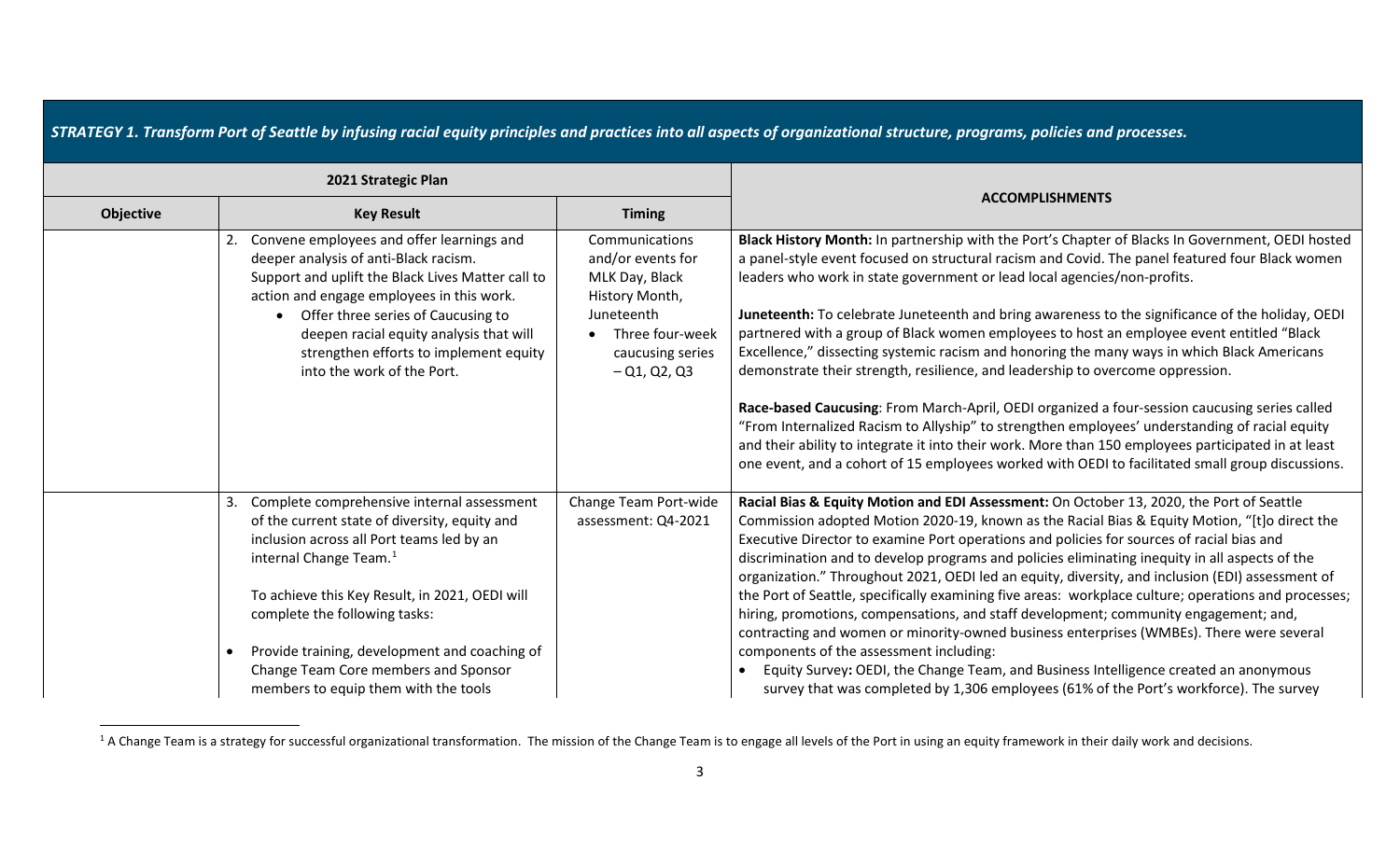|                                                                                                           | 2021 Strategic Plan                                                                                                                                                                                                                                                                                                             |                                                                                                                                  |                                                                                                                                                                                                                                                                                                                                                                                                                                                                                                                                                                                                                                                                                                                                                                                                                                                                                                                                                                                                                                                                                                                                                                                                                                                                                                                                                                                                                                                                                                                             |
|-----------------------------------------------------------------------------------------------------------|---------------------------------------------------------------------------------------------------------------------------------------------------------------------------------------------------------------------------------------------------------------------------------------------------------------------------------|----------------------------------------------------------------------------------------------------------------------------------|-----------------------------------------------------------------------------------------------------------------------------------------------------------------------------------------------------------------------------------------------------------------------------------------------------------------------------------------------------------------------------------------------------------------------------------------------------------------------------------------------------------------------------------------------------------------------------------------------------------------------------------------------------------------------------------------------------------------------------------------------------------------------------------------------------------------------------------------------------------------------------------------------------------------------------------------------------------------------------------------------------------------------------------------------------------------------------------------------------------------------------------------------------------------------------------------------------------------------------------------------------------------------------------------------------------------------------------------------------------------------------------------------------------------------------------------------------------------------------------------------------------------------------|
| Objective                                                                                                 | <b>Key Result</b>                                                                                                                                                                                                                                                                                                               | <b>Timing</b>                                                                                                                    | <b>ACCOMPLISHMENTS</b>                                                                                                                                                                                                                                                                                                                                                                                                                                                                                                                                                                                                                                                                                                                                                                                                                                                                                                                                                                                                                                                                                                                                                                                                                                                                                                                                                                                                                                                                                                      |
|                                                                                                           | necessary to lead assessments within their<br>units.                                                                                                                                                                                                                                                                            |                                                                                                                                  | yielded quantitative and qualitative data about employees' experiences within the five areas<br>listed above.<br>EDI Assessment Listening Sessions: OEDI hosted 18 sessions from July - September. Nearly 300<br>employees participated in at least one session to examine specific findings from Equity Survey,<br>to identify root causes of inequities identified in the survey, and to brainstorm solutions.<br>Change Team members and OEDI staff co-facilitated each session.<br>Equity In Budgeting Survey: Completed by 20 departments in Corporate Division, 24<br>departments in Aviation Division, and 13 departments in Maritime and Economic Development<br>Divisions. The survey asked each department to identify if and how they are integrating equity<br>into their budgeting process.<br>Represented Workers Task Force: OEDI and Strategic Initiatives convened a series of interview<br>and meetings with represented and shift workers to better understand the specific barriers<br>these employees face with regards to staff development, workplace culture, and EDI.<br>From these data sources, OEDI staff identified 15 key issues/deficits. An EDI Assessment Report<br>was compiled and outlined 53 recommended actions to address the identified issues. These<br>recommended actions will be integrated into OEDI's 2022 Strategic Plan. OEDI will manage and<br>coordinate implementation by various departments, with an aim to report back to the Port<br>Commission at the end of 2022. |
| <b>Objective 2. Ensure</b><br>equitable internal<br>policies, programs,<br>operations, and<br>structures. | Define and conduct an equity assessment<br>of each division, identifying sources of<br>inequity, bias and/or discrimination.<br>The analysis will provide a quantitative<br>$\circ$<br>and qualitative baseline for Key<br>Performance Indicators and equity<br>metrics that each team will focus on for<br>the following year. | Core members: 4<br>months of<br>training<br>concludes in Q1;<br>ongoing support,<br>coaching, and<br>technical<br>assistance for | Equity Capacity Building: OEDI engaged all Core members of the Change team in extensive racial<br>equity trainings, training and skill building on applying a root cause analysis, and training and skill<br>building on identifying and creating racial equitable solutions. The intent of these trainings and<br>engagement of the Change Team is to increase the number of champions for equity at the Port and<br>to provide Port staff with the skills necessary to transform their work.                                                                                                                                                                                                                                                                                                                                                                                                                                                                                                                                                                                                                                                                                                                                                                                                                                                                                                                                                                                                                              |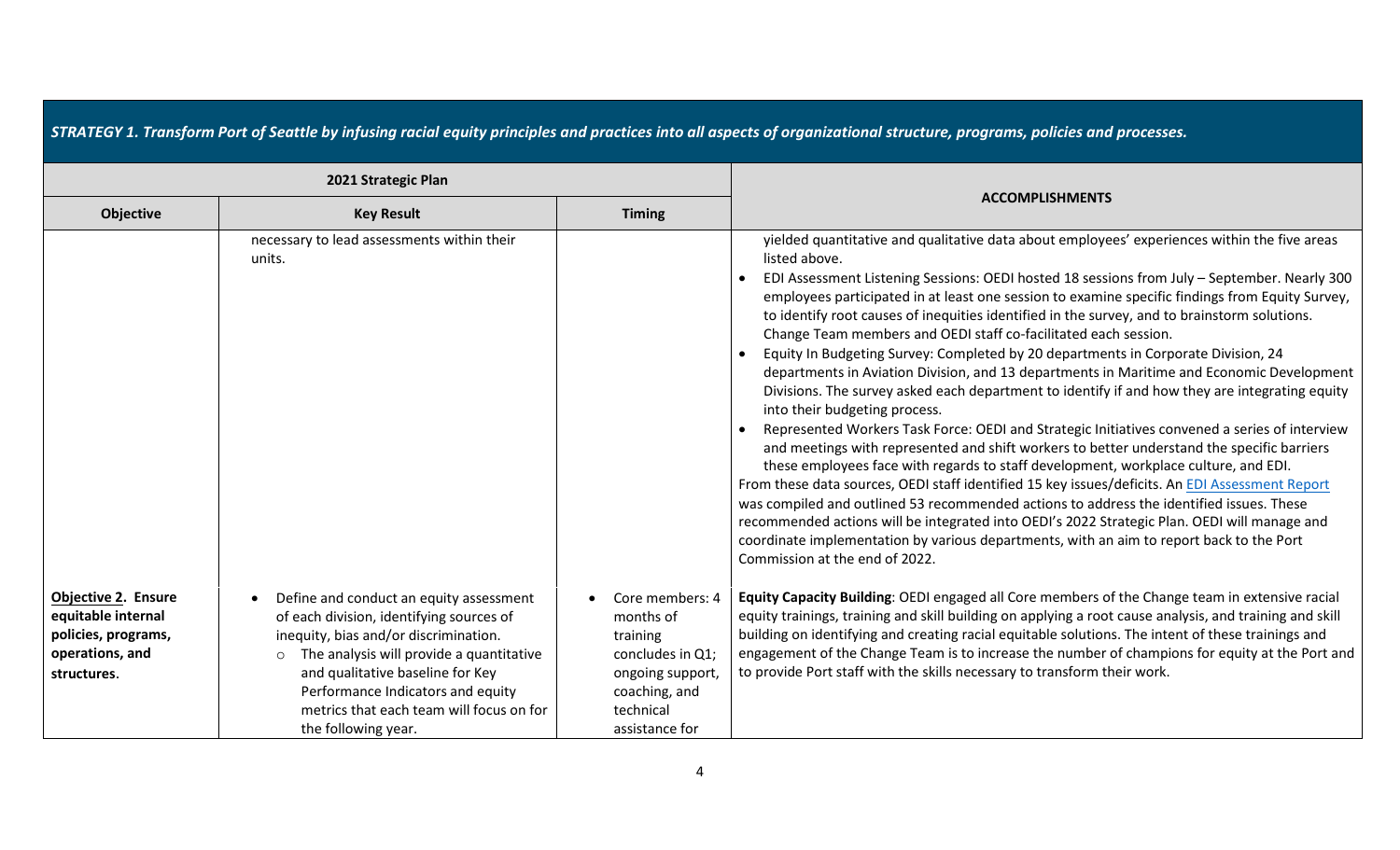| STRATEGY 1. Transform Port of Seattle by infusing racial equity principles and practices into all aspects of organizational structure, programs, policies and processes. |                                                                                                                                                                                                                                                                                                                                                                                                                                                                                                  |                                                                |                                                                                                                                                                                                                                                                                                                                                                                                                                                                                                                                                           |  |  |
|--------------------------------------------------------------------------------------------------------------------------------------------------------------------------|--------------------------------------------------------------------------------------------------------------------------------------------------------------------------------------------------------------------------------------------------------------------------------------------------------------------------------------------------------------------------------------------------------------------------------------------------------------------------------------------------|----------------------------------------------------------------|-----------------------------------------------------------------------------------------------------------------------------------------------------------------------------------------------------------------------------------------------------------------------------------------------------------------------------------------------------------------------------------------------------------------------------------------------------------------------------------------------------------------------------------------------------------|--|--|
|                                                                                                                                                                          | 2021 Strategic Plan                                                                                                                                                                                                                                                                                                                                                                                                                                                                              |                                                                |                                                                                                                                                                                                                                                                                                                                                                                                                                                                                                                                                           |  |  |
| <b>Objective</b>                                                                                                                                                         | <b>Key Result</b>                                                                                                                                                                                                                                                                                                                                                                                                                                                                                | <b>Timing</b>                                                  | <b>ACCOMPLISHMENTS</b>                                                                                                                                                                                                                                                                                                                                                                                                                                                                                                                                    |  |  |
|                                                                                                                                                                          | The assessment will be completed by<br>$\circ$<br>October 30, 2021. Beginning in January<br>2022, each department or division will<br>submit annual progress reports to<br>OEDI, who will submit a consolidated<br>report to the Commission on progress<br>made toward equity goals on an annual<br>basis.<br>The assessment will be conducted by<br>$\circ$<br>both the Change Team as well as the<br>EDI staff, EDI consultant, and<br>consultant hired by Diversity in<br>Contracting Office. | remainder of<br>year<br>Sponsors:<br>trainings in Q1<br>and Q2 |                                                                                                                                                                                                                                                                                                                                                                                                                                                                                                                                                           |  |  |
|                                                                                                                                                                          | After the initial assessments, OEDI will work<br>4.<br>with Change Teams to:<br>a. Develop a tool kit for Port employees<br>and teams to use as filter for their<br>processes<br>b. Develop one performance goal<br>evaluation and measure of success for<br>all Change Team members                                                                                                                                                                                                             | Toolkit and performance<br>$g$ oals - Q4                       | Equity In Budgeting Tool: a committee of the Port's Change Team, created an equity in budgeting<br>tool. The tool is modeled after other governments, like Portland and San Antonio, and for the first<br>time in the Port's history, all departments were encouraged to apply an equity lens to their annual<br>budgeting process. OEDI invited multiple governments to meet with this team to offer support and<br>training and build the expertise of this team. This group will work with OEDI to determine next<br>steps for 2023 budgeting process. |  |  |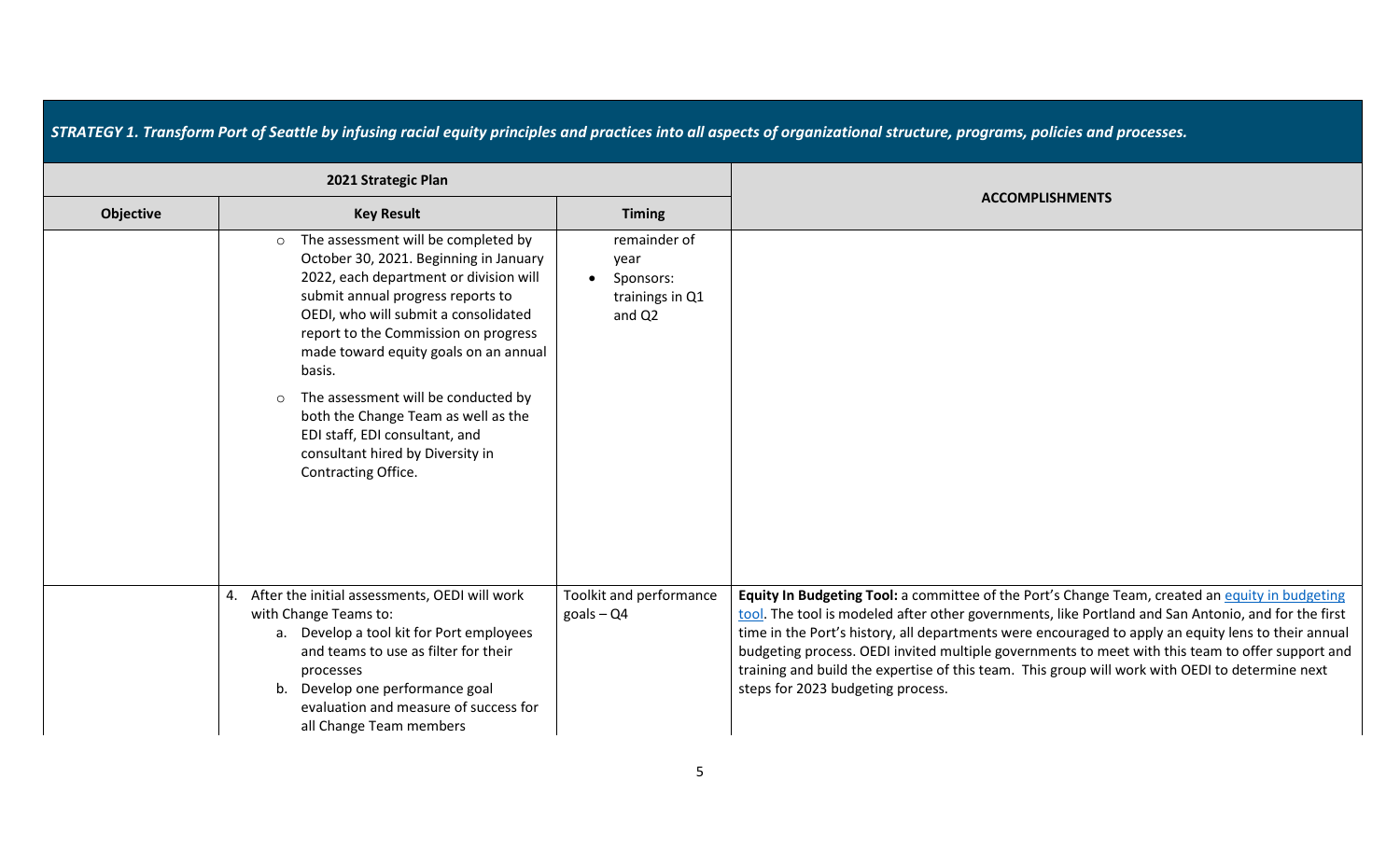|                  | 2021 Strategic Plan                                                                                                                                                                                                                                                                                                                                                                                                                                                                                                                                                                                                                                                                                  |                                                |                                                                                                                                                                                                                                                                                                                                                                                                                                                                                                                                                                                                                                                                                                                                                                                                                                                                                                                                                                                                                                                                                                                                                                                                                                                                                                                                                                                                                                                                                                                                                                                                                                                                                                                                                                                                                                                                                                                                                                                                                                                                   |
|------------------|------------------------------------------------------------------------------------------------------------------------------------------------------------------------------------------------------------------------------------------------------------------------------------------------------------------------------------------------------------------------------------------------------------------------------------------------------------------------------------------------------------------------------------------------------------------------------------------------------------------------------------------------------------------------------------------------------|------------------------------------------------|-------------------------------------------------------------------------------------------------------------------------------------------------------------------------------------------------------------------------------------------------------------------------------------------------------------------------------------------------------------------------------------------------------------------------------------------------------------------------------------------------------------------------------------------------------------------------------------------------------------------------------------------------------------------------------------------------------------------------------------------------------------------------------------------------------------------------------------------------------------------------------------------------------------------------------------------------------------------------------------------------------------------------------------------------------------------------------------------------------------------------------------------------------------------------------------------------------------------------------------------------------------------------------------------------------------------------------------------------------------------------------------------------------------------------------------------------------------------------------------------------------------------------------------------------------------------------------------------------------------------------------------------------------------------------------------------------------------------------------------------------------------------------------------------------------------------------------------------------------------------------------------------------------------------------------------------------------------------------------------------------------------------------------------------------------------------|
| <b>Objective</b> | <b>Key Result</b>                                                                                                                                                                                                                                                                                                                                                                                                                                                                                                                                                                                                                                                                                    | <b>Timing</b>                                  | <b>ACCOMPLISHMENTS</b>                                                                                                                                                                                                                                                                                                                                                                                                                                                                                                                                                                                                                                                                                                                                                                                                                                                                                                                                                                                                                                                                                                                                                                                                                                                                                                                                                                                                                                                                                                                                                                                                                                                                                                                                                                                                                                                                                                                                                                                                                                            |
|                  | OEDI will also conduct an assessment looking at<br>5.<br>policies and issues that have been identified by<br>Port employees and communities as the most<br>challenging barriers to fairly accessing<br>resources and opportunities at the Port. This<br>will include review of:<br>a. Employee development, promotion<br>and compensation;<br>b. Recruitment, hiring, retention and<br>promotion of Black, Indigenous, and<br>people of color (BIPOC) port wide;<br>c. Policies and practices impacting BIPOC<br>contractors and WMBEs, with a<br>particular focus on firms owned by<br>Black descendants of slaves;<br>d. Contracting and procurement policies<br>and practices impacting community | Assessment of Employee<br>Barriers:<br>Q4-2021 | <b>Performance Goals:</b><br>OEDI and Change Team Core Members developed a performance goal that was included in the<br>yearly evaluations of all Core Members in 2021. Change Team sponsors also engaged in deep<br>discussion about a universal goal for all Managers at the Port. In 2022, all supervisors at the<br>Port will be required to have an equity performance goal as part of their essential functions.<br>OEDI, Human Resources, and the Change Team developed EDI performance goals for all<br>supervisors, all staff, and all Change Team members. These performance goals will be required<br>of all staff in 2022.<br>Women of Color Assessment: In addition to conducting a Port-wide EDI Assessment (described<br>above), OEDI and steering committee of employees (comprised of predominately women of color)<br>began conducting an assessment of the experiences, treatment, compensation, and advancement<br>of women of color at the Port. This assessment was commissioned by the Port's Executive Director<br>Steve Metruck after Blacks in Government and Women's Initiative Network collaborated to host a<br>panel event about intersectionality and the experiences of women of color at the Port. As part of<br>this assessment, more than 120 women of color (both current and past Port employees)<br>participated in surveys, interviews, and focus groups during the last quarter of 2021. The results of<br>this assessment will be presented to Port leadership and staff in early 2022, and the<br>recommendations from that assessment will be incorporated with the recommendations from the<br>EDI Assessment.<br>Port of Seattle Police Assessment: In June 2020, when the nation was mourning and grappling<br>with the murder of George Floyd, the Port's Executive Director Steve Metruck took immediate<br>action regarding the Port of Seattle Police Department's hiring practices, commitment to diversity,<br>and use of force. Shortly after these changes, the Port Commission established a Task Force on |
|                  | organizations' and contractors' access<br>to Port resources; and                                                                                                                                                                                                                                                                                                                                                                                                                                                                                                                                                                                                                                     |                                                | Port Policing and Civil Rights to conduct a comprehensive assessment of the Port Police<br>Department (POSPD) and make recommendations to ensure that the Port Police Department is                                                                                                                                                                                                                                                                                                                                                                                                                                                                                                                                                                                                                                                                                                                                                                                                                                                                                                                                                                                                                                                                                                                                                                                                                                                                                                                                                                                                                                                                                                                                                                                                                                                                                                                                                                                                                                                                               |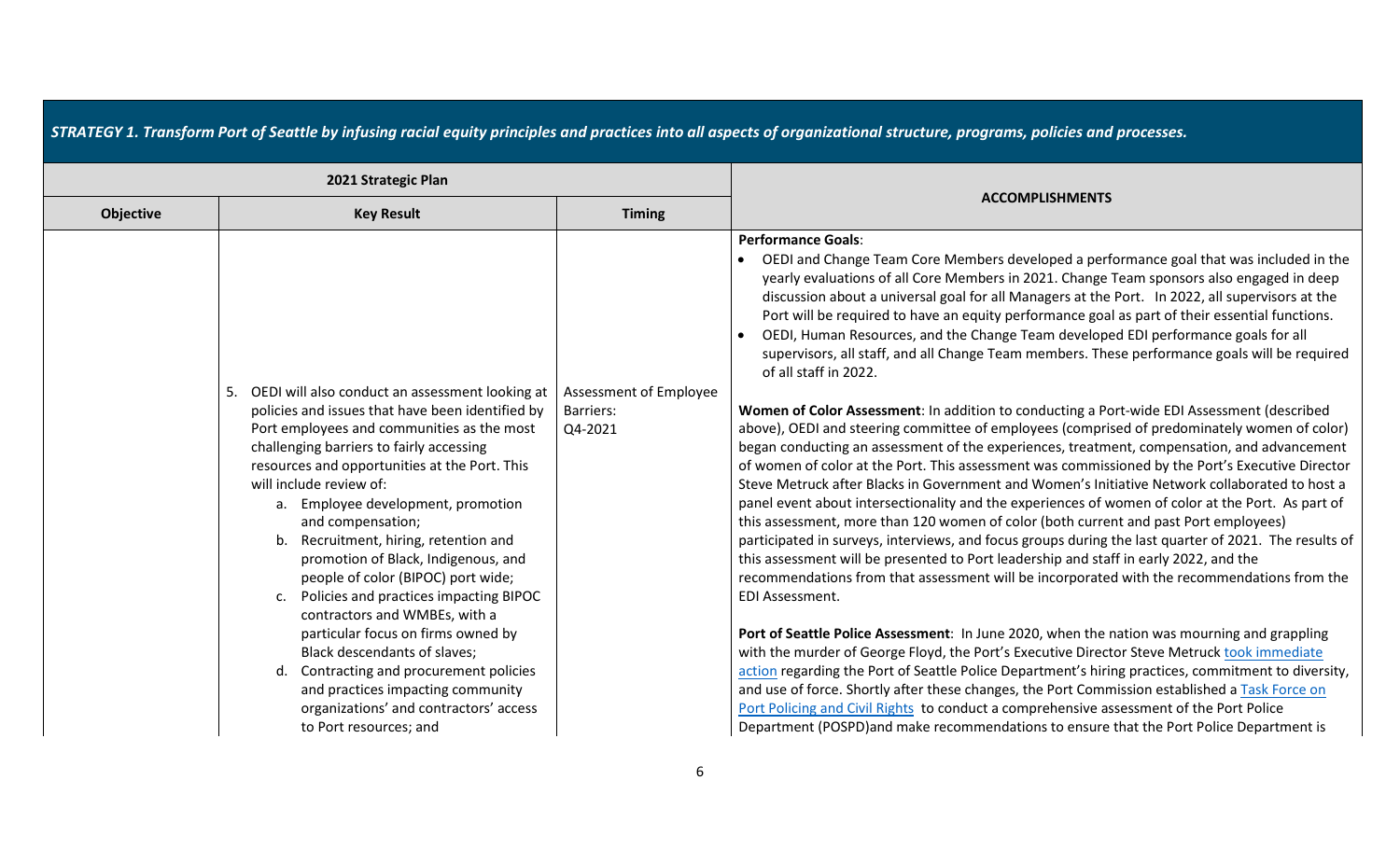|                  | 2021 Strategic Plan                                                                                                                                                                                                                                                                                                                                                                                                                                                                                                                                    |                                                |                                                                                                                                                                                                                                                                                                                                                                                                                                                                                                                                                                                                                                                                                                                                                                                                                                                                                                                                                                                                                                                                                                                                                                                                                                                                                                                                                                                                                                                                                                                                                                                                                                                                                                                                                                                                                                                                                                                                      |
|------------------|--------------------------------------------------------------------------------------------------------------------------------------------------------------------------------------------------------------------------------------------------------------------------------------------------------------------------------------------------------------------------------------------------------------------------------------------------------------------------------------------------------------------------------------------------------|------------------------------------------------|--------------------------------------------------------------------------------------------------------------------------------------------------------------------------------------------------------------------------------------------------------------------------------------------------------------------------------------------------------------------------------------------------------------------------------------------------------------------------------------------------------------------------------------------------------------------------------------------------------------------------------------------------------------------------------------------------------------------------------------------------------------------------------------------------------------------------------------------------------------------------------------------------------------------------------------------------------------------------------------------------------------------------------------------------------------------------------------------------------------------------------------------------------------------------------------------------------------------------------------------------------------------------------------------------------------------------------------------------------------------------------------------------------------------------------------------------------------------------------------------------------------------------------------------------------------------------------------------------------------------------------------------------------------------------------------------------------------------------------------------------------------------------------------------------------------------------------------------------------------------------------------------------------------------------------------|
| <b>Objective</b> | <b>Key Result</b>                                                                                                                                                                                                                                                                                                                                                                                                                                                                                                                                      | <b>Timing</b>                                  | <b>ACCOMPLISHMENTS</b>                                                                                                                                                                                                                                                                                                                                                                                                                                                                                                                                                                                                                                                                                                                                                                                                                                                                                                                                                                                                                                                                                                                                                                                                                                                                                                                                                                                                                                                                                                                                                                                                                                                                                                                                                                                                                                                                                                               |
|                  | e. Other areas identified through OEDI<br>employee engagement.<br>The assessment shall be completed by<br>October 30, 2021, and presented to<br>Commission.<br>Participate in other relevant efforts across the<br>6.<br>Port to bring an equity lens and critical analysis<br>to each effort. In 2021, a priority for OEDI<br>engagement will be the Port Police Assessment<br>process.<br>Develop a framework/toolkit for budgeting<br>with an equity lens and disseminate to all<br>Departments (potential model to adapt: City of<br>San Antonio). | Guidance and framework<br>- Q3 2021<br>Ongoing | held to the highest nationwide standards for public safety, equity, accountability, and civil rights. In<br>September 2021, the Task Force - co-chaired by Bookda Gheisar (Sr Director, OEDI) and Delmas<br>Whittaker (Director Maritime Maintenance, President of Blacks In Government) - completed the<br>assessment. The Task Force identified over 50 recommendations for improvements (executive<br>summary; full report of recommendations). Three priority areas (listed below) emerged from this<br>process, and staff have begun implementing the recommendations.<br>The need for the POSPD to focus on internal procedural justice to address inequities<br>experienced by many, but particularly employees of color.<br>The need for increased organizational transparency to improve perceptions about the POSPD<br>and relationships with the communities we serve.<br>The need for POSPD to move away from a traditional police response on homelessness to<br>provide more holistic support to people experiencing homelessness and reduce disparities in<br>the use of force.<br>Support and Advise Human Resources on Various Processes and Policies: HR-8 defining the hiring<br>process; HR-13 Code of Conduct; Employee Engagement Survey; Compensation Assessment; and<br>Covid procedures.<br>Sustainable Century Awards: Formerly the Environment Excellence Awards, these awards are an<br>annual way for the Port to recognize customers, tenants, non-profits, and business partners of all<br>sizes for their outstanding sustainability accomplishments. OEDI helped to reimagine these awards<br>by centering equity, specifically creating two new categories of awards.<br>Equity, Diversity, and Inclusion: Awarded for an activity that results in a direct, measurable<br>benefit to historically marginalized communities (e.g., communities of color and immigrant and<br>refugee communities). |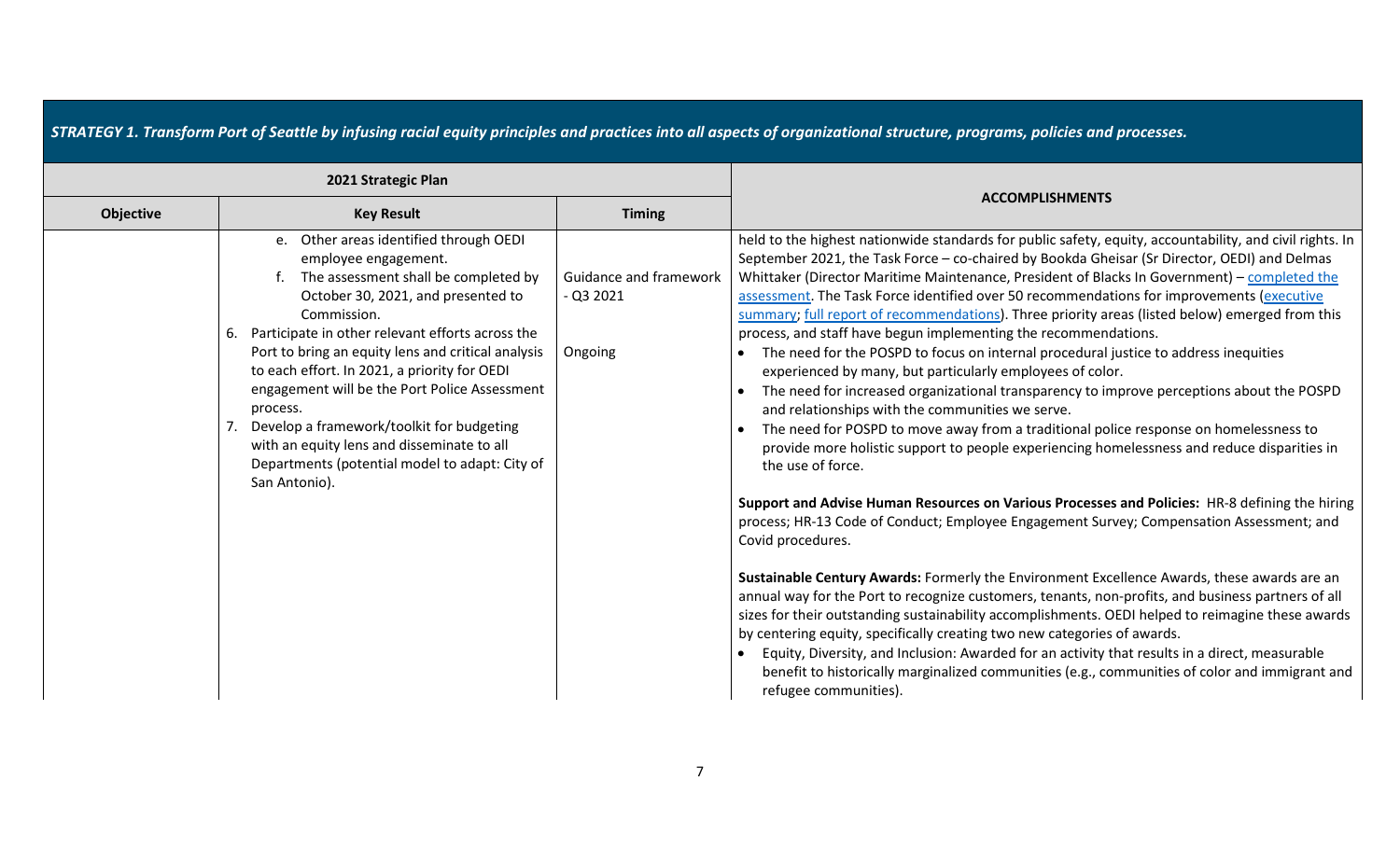|  |  |  | STRATEGY 1. Transform Port of Seattle by infusing racial equity principles and practices into all aspects of organizational structure, programs, policies and processes. |  |
|--|--|--|--------------------------------------------------------------------------------------------------------------------------------------------------------------------------|--|
|--|--|--|--------------------------------------------------------------------------------------------------------------------------------------------------------------------------|--|

|           | 2021 Strategic Plan |               |                                                                                                                                                                                                                                                                                                                                                                                                                                                                                                                                                                                                                                                                                                                                                                                                                                                                                                                                                                                                                                                                                                                                                                                                                                                                                                                                                                                                                                                                                                                                                                                                                                                                                                                                                                                                                                                                                                                                                                                                                                                                                                           |
|-----------|---------------------|---------------|-----------------------------------------------------------------------------------------------------------------------------------------------------------------------------------------------------------------------------------------------------------------------------------------------------------------------------------------------------------------------------------------------------------------------------------------------------------------------------------------------------------------------------------------------------------------------------------------------------------------------------------------------------------------------------------------------------------------------------------------------------------------------------------------------------------------------------------------------------------------------------------------------------------------------------------------------------------------------------------------------------------------------------------------------------------------------------------------------------------------------------------------------------------------------------------------------------------------------------------------------------------------------------------------------------------------------------------------------------------------------------------------------------------------------------------------------------------------------------------------------------------------------------------------------------------------------------------------------------------------------------------------------------------------------------------------------------------------------------------------------------------------------------------------------------------------------------------------------------------------------------------------------------------------------------------------------------------------------------------------------------------------------------------------------------------------------------------------------------------|
| Objective | <b>Key Result</b>   | <b>Timing</b> | <b>ACCOMPLISHMENTS</b>                                                                                                                                                                                                                                                                                                                                                                                                                                                                                                                                                                                                                                                                                                                                                                                                                                                                                                                                                                                                                                                                                                                                                                                                                                                                                                                                                                                                                                                                                                                                                                                                                                                                                                                                                                                                                                                                                                                                                                                                                                                                                    |
|           |                     |               | Equitable COVID Pandemic Recovery: Awarded for an activity that demonstrates leadership<br>supporting an equitable COVID pandemic recovery while maintaining or advancing<br>sustainability initiatives.<br>Banking RFP: In 2020, OEDI worked with finance and legal teams to develop questions and criteria<br>to establish diversity issues, social responsibility, and equity in the Port's banking RFP. In 2021,<br>OEDI sat on the RFP review panel that evaluated each bank's experience, knowledge, and impacted<br>related to social responsibility. In 2022, OEDI and Economic Development will work with the<br>awarded bank to fulfill the social responsibility portion of the contract.<br>Port's Resiliency Assessment: After 2020, a year of great disruption, the Port recognized the need<br>to protect critical infrastructure, data, people, equipment, and operations, which could be<br>threatened by myriad types of disruption. OEDI participated on the Port's Resiliency Assessment<br>Team to identify the Port's vulnerabilities and ensure that equity was centered in the Port's<br>resiliency strategies, specifically focusing on providing tangible support and benefits to historically<br>marginalized communities and Port employees.<br>Noise Assessment: OEDI worked with the Environmental and Sustainable team to look at how to<br>prioritize and distribute noise monitors within the South King County Area. The team looks at<br>several locations within the area and help identify how to prioritize historically marginalized<br>communities in the assessment using the Equity Index.<br>Priority Hire: OEDI Sr Director became the Executive Sponsor of the Priority Hire program. OEDI<br>and Workforce Development worked with Engineering team and appointee for this program to<br>develop a system for reporting and tracking data. This team also worked with the Port to help do a<br>comparative analysis of King Counties Priority Hire Zip Codes and the Port of Seattle Equity Index<br>and joined the King County advisory for Priority Hire. |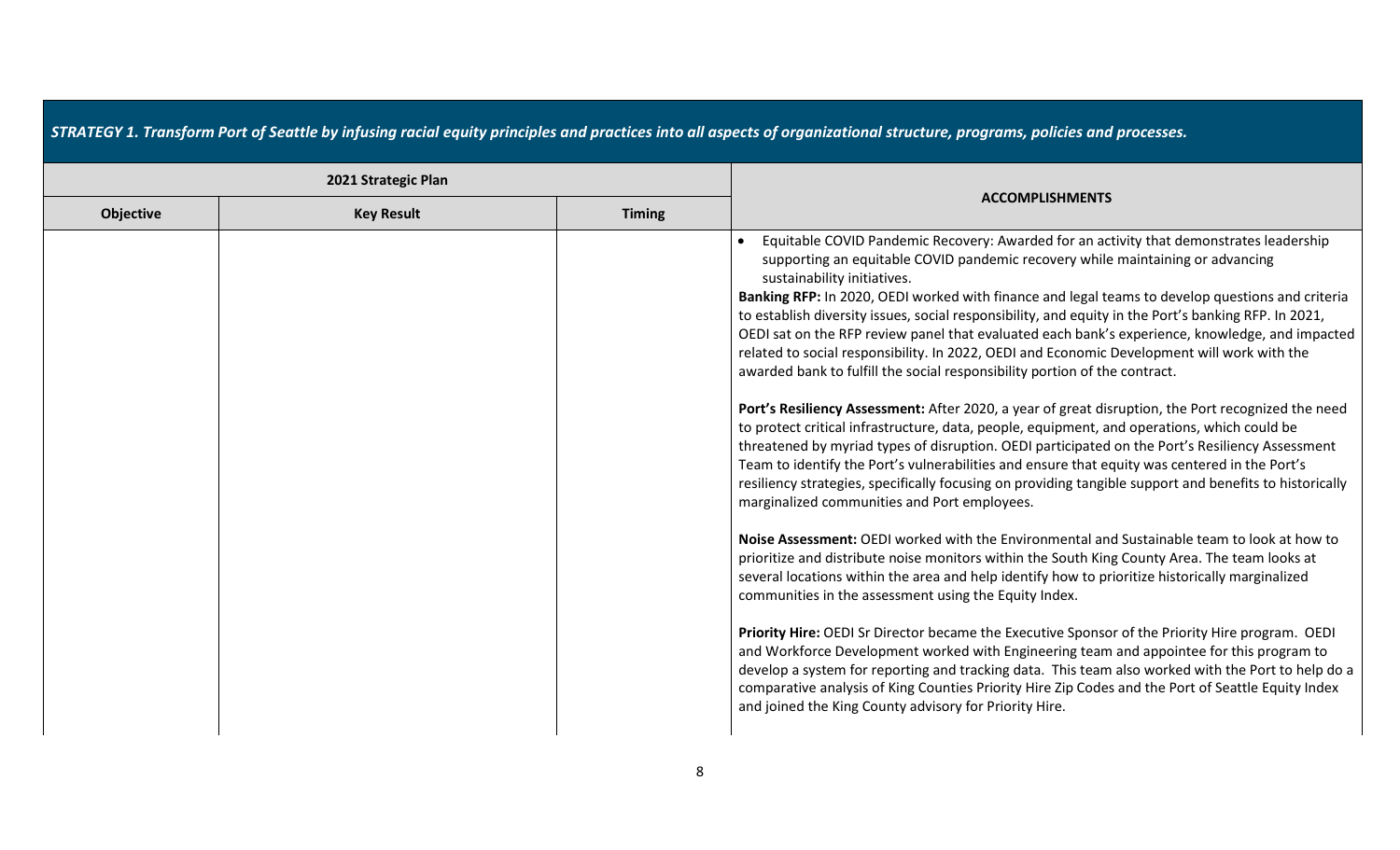|                                                                                                                                                                                                                                                                                  | 2021 Strategic Plan                                                                                                                                                                                                                                                                                                                                                                                                                                                                                                                                                                                                                                                                                                                                                                                                 |                                                              |                                                                                                                                                                                                                                                                                                                                                                                                                                                                                                                                                                                                                                                                                                                                                                                                                                                                                                                                                                                                                                                                                                                                                                                                                                                                                                                                                                                                                                                                                                                                                                                                                                                                                                                                                                                                                                                                          |
|----------------------------------------------------------------------------------------------------------------------------------------------------------------------------------------------------------------------------------------------------------------------------------|---------------------------------------------------------------------------------------------------------------------------------------------------------------------------------------------------------------------------------------------------------------------------------------------------------------------------------------------------------------------------------------------------------------------------------------------------------------------------------------------------------------------------------------------------------------------------------------------------------------------------------------------------------------------------------------------------------------------------------------------------------------------------------------------------------------------|--------------------------------------------------------------|--------------------------------------------------------------------------------------------------------------------------------------------------------------------------------------------------------------------------------------------------------------------------------------------------------------------------------------------------------------------------------------------------------------------------------------------------------------------------------------------------------------------------------------------------------------------------------------------------------------------------------------------------------------------------------------------------------------------------------------------------------------------------------------------------------------------------------------------------------------------------------------------------------------------------------------------------------------------------------------------------------------------------------------------------------------------------------------------------------------------------------------------------------------------------------------------------------------------------------------------------------------------------------------------------------------------------------------------------------------------------------------------------------------------------------------------------------------------------------------------------------------------------------------------------------------------------------------------------------------------------------------------------------------------------------------------------------------------------------------------------------------------------------------------------------------------------------------------------------------------------|
| <b>Objective</b>                                                                                                                                                                                                                                                                 | <b>Key Result</b>                                                                                                                                                                                                                                                                                                                                                                                                                                                                                                                                                                                                                                                                                                                                                                                                   | <b>Timing</b>                                                | <b>ACCOMPLISHMENTS</b>                                                                                                                                                                                                                                                                                                                                                                                                                                                                                                                                                                                                                                                                                                                                                                                                                                                                                                                                                                                                                                                                                                                                                                                                                                                                                                                                                                                                                                                                                                                                                                                                                                                                                                                                                                                                                                                   |
| Objective 3. Port<br>leadership, including<br><b>Commission, Executive</b><br><b>Leadership Team (ELT)</b><br>and leadership of<br><b>Departments and</b><br>Divisions, model and<br>center equity in the<br>work, and actively<br>support and promote<br>Port-wide equity work. | Actions to build leadership for equity work:<br>OEDI will work with Port Commission and ELT<br>$\bullet$<br>to:<br>Engage ELT members to attend training<br>offered for supervisors to align on<br>building a vision and understanding for<br>equity<br>Include EDI values in unit performance<br>evaluations for ELT members and lay<br>the foundation for requiring the same<br>from their direct reports, who will also<br>require the same from their teams.<br>Design specific curriculum for racial equity<br>trainings for supervisors and managers and<br>offer 4 trainings in 2021 for all supervisors to<br>increase capacity for leading for racial equity.<br>Strategic vision/Century Agenda: Collaborate<br>with Strategic Initiatives team on current Port-<br>wide strategic planning process (lean | EDI values in<br>performance evaluations<br>$-Q4$<br>Ongoing | Supervisors Racial Equity Orientation: OEDI worked with Legal and Human Resources<br>departments to identify core competencies needed in a curriculum for supervisors. OEDI worked<br>with consultants to develop 3-part, 8-hour racial equity training for all Port supervisors. The<br>orientation was offered five times throughout the year and completed by 437 supervisors,<br>including all Port Commissioners and members of the Executive Leadership Team.<br>Supervisors EDI Performance Goal: In partnership with Human Resources and Change Team<br>Sponsors, OEDI developed an EDI performance goal for all supervisors. The goal will be required<br>starting in 2022 and measures a supervisor's efforts to create an inclusive culture and center<br>equity in all hiring processes.<br>ED Townhalls: Every quarter, the Executive Director hosted a townhall event for all employees to<br>learn about ongoing organizational efforts and to ask questions of the Executive Leadership Team.<br>The Senior Director of OEDI was featured in these events and given time to update employees<br>about the Port's EDI work.<br>Anti-Racism and Equity as an organizational value: In June, after an 8-month process following a<br>retreat session for all ELT members which included a full day of discussions about racial equity, the<br>Port refreshed its organization-wide values to include Anti-Racism and Equity as a core value. The<br>organization describes this value as "We commit to dismantling institutional racism and ensuring<br>equitable opportunities for all." In the coming months after announcing the values refresh, several<br>members of the Executive Leadership Team communicated about the importance of the values,<br>including why anti-racism and equity are critical for them personally and for our organization. |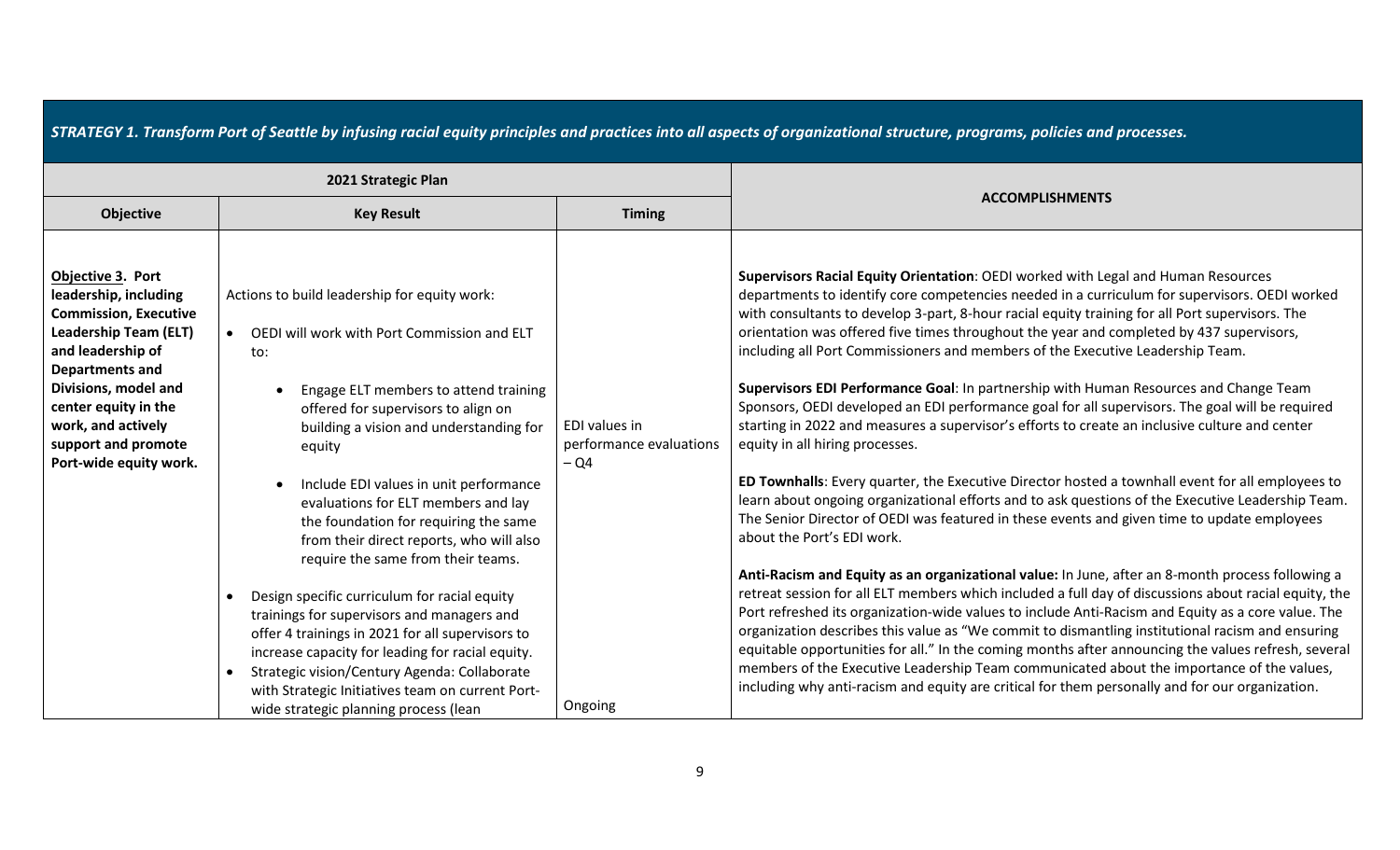|           |                     |               | STRATEGY 1. Transform Port of Seattle by infusing racial equity principles and practices into all aspects of organizational structure, programs, policies and processes. |
|-----------|---------------------|---------------|--------------------------------------------------------------------------------------------------------------------------------------------------------------------------|
|           | 2021 Strategic Plan |               |                                                                                                                                                                          |
| Objective | <b>Key Result</b>   | <b>Timing</b> | <b>ACCOMPLISHMENTS</b>                                                                                                                                                   |

| into all facets of the process.              |  |  |
|----------------------------------------------|--|--|
| Include measurable EDI objectives in Port    |  |  |
| annual goal setting and performance process. |  |  |
| Goals will include but not be limited to     |  |  |
| meaningful and measurable outreach to        |  |  |
| communities of color and underrepresented    |  |  |
| communities regarding job opportunities      |  |  |
| and/or internship opportunities.             |  |  |
| Require racial equity and unconscious bias   |  |  |
| training for Commissioners, the Executive    |  |  |
| Director, and the Executive Leadership Team. |  |  |

government and CPI) and embed an equity lens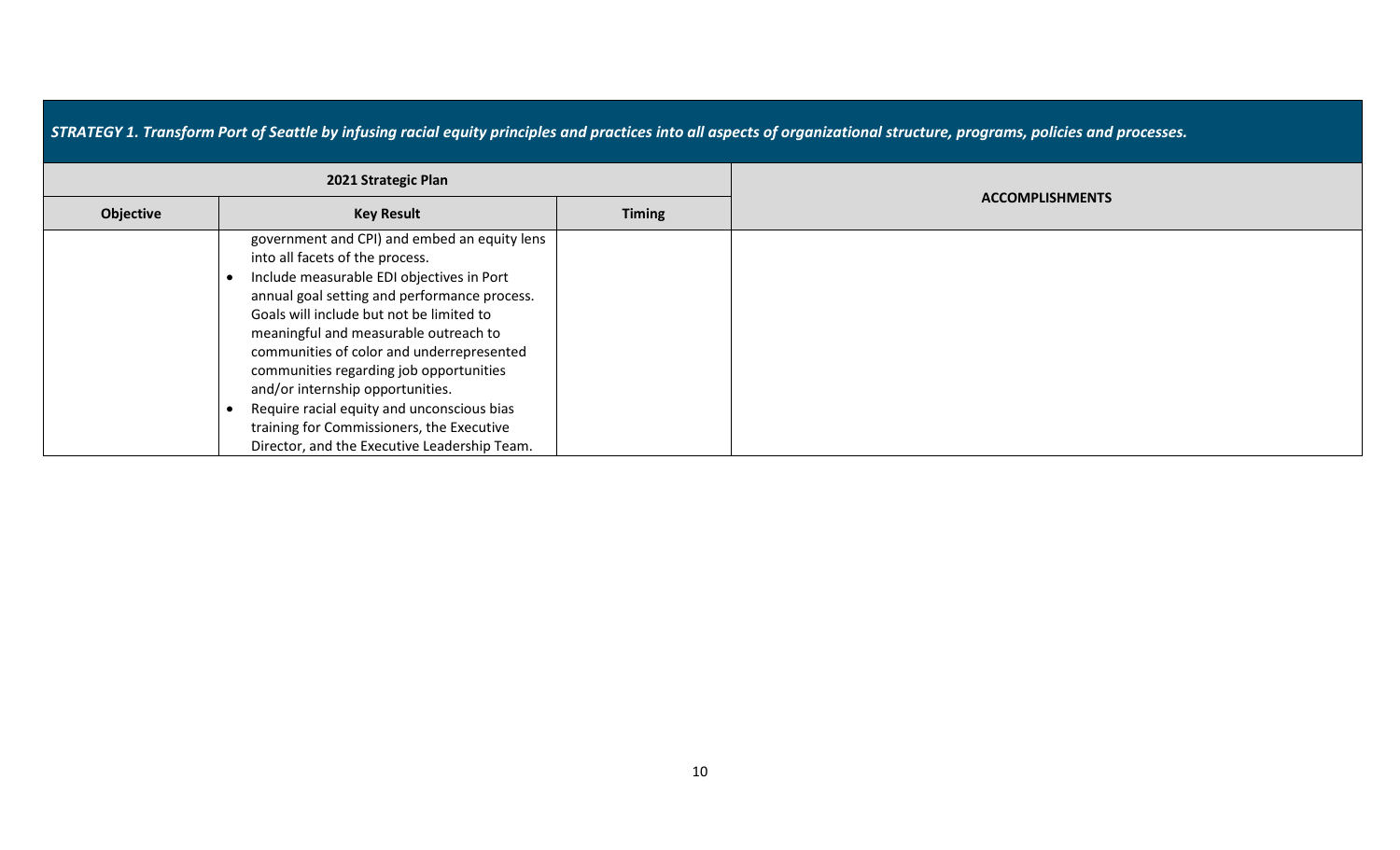| STRATEGY 2. Port, in achieving its mission to create jobs, provides equitable and tangible benefits to impacted communities of color, and immigrant and refugee communities.                                                                                 |                                                                                                                                                                                                                                                                                                                                                                                                                                                                                                                                                                                                 |                                                            |                                                                                                                                                                                                                                                                                                                                                                                                                                                                                                                                                                                                                                                                                                                                                                                                                                                                                                                                                                                                                                                                                                                                                                                                                                                                                                                                                                                                                                                                                                                                                                                                                                                                                                                                                                                                                                                                                                                |  |
|--------------------------------------------------------------------------------------------------------------------------------------------------------------------------------------------------------------------------------------------------------------|-------------------------------------------------------------------------------------------------------------------------------------------------------------------------------------------------------------------------------------------------------------------------------------------------------------------------------------------------------------------------------------------------------------------------------------------------------------------------------------------------------------------------------------------------------------------------------------------------|------------------------------------------------------------|----------------------------------------------------------------------------------------------------------------------------------------------------------------------------------------------------------------------------------------------------------------------------------------------------------------------------------------------------------------------------------------------------------------------------------------------------------------------------------------------------------------------------------------------------------------------------------------------------------------------------------------------------------------------------------------------------------------------------------------------------------------------------------------------------------------------------------------------------------------------------------------------------------------------------------------------------------------------------------------------------------------------------------------------------------------------------------------------------------------------------------------------------------------------------------------------------------------------------------------------------------------------------------------------------------------------------------------------------------------------------------------------------------------------------------------------------------------------------------------------------------------------------------------------------------------------------------------------------------------------------------------------------------------------------------------------------------------------------------------------------------------------------------------------------------------------------------------------------------------------------------------------------------------|--|
| 2021 Strategic Plan                                                                                                                                                                                                                                          |                                                                                                                                                                                                                                                                                                                                                                                                                                                                                                                                                                                                 |                                                            | <b>ACCOMPLISHMENTS</b>                                                                                                                                                                                                                                                                                                                                                                                                                                                                                                                                                                                                                                                                                                                                                                                                                                                                                                                                                                                                                                                                                                                                                                                                                                                                                                                                                                                                                                                                                                                                                                                                                                                                                                                                                                                                                                                                                         |  |
| <b>Objective</b>                                                                                                                                                                                                                                             | <b>Key Result</b>                                                                                                                                                                                                                                                                                                                                                                                                                                                                                                                                                                               | <b>Timing</b>                                              |                                                                                                                                                                                                                                                                                                                                                                                                                                                                                                                                                                                                                                                                                                                                                                                                                                                                                                                                                                                                                                                                                                                                                                                                                                                                                                                                                                                                                                                                                                                                                                                                                                                                                                                                                                                                                                                                                                                |  |
| Objective 1. Ensure equity in<br>public-facing programs and<br>activities, especially access to<br><b>Port economic benefits</b><br>including granting programs,<br><b>WMBE contracting</b><br>opportunities and workforce<br>development (WFD)<br>programs. | Assessment of barriers and opportunities<br>for WMBEs in construction, Airport Dining<br>and Retail, in implementing efforts and<br>plans to overcome barriers to accessing<br>contracting opportunities for WMBEs.<br>2.<br>Equity Index:<br>Update the indicators within the draft<br>Equity Index<br>Publish and share Equity Index website<br>broadly.<br>Use pilots or case studies from Port<br>departments to begin implementing<br>findings into Port investment<br>decisions.<br>Integrated into South King County<br>Fund implementation (see below).<br>South King County Fund<br>3. | Publish a user-<br>friendly website -<br>Q2 2021<br>Yearly | Equity Index: On September 13, 2021, the Port launched its new <b>Equity Index</b> . The Port's Equity Index is a<br>cutting-edge, interactive map that displays a visual representation of social and environmental disparities<br>in King County. Using 21 indicators within four categories, the Equity Index illustrates the degree to which<br>different communities experience pollution burdens and social inequities. The Port is using the index as a<br>tool to help us direct resources (e.g. South King County Fund) to the communities and areas of greatest<br>need. The tool is available to all Port staff and the public. In early October, OEDI staff held a webinar<br>training on how the index was created and how to use it. It was attended by over 200 people, including<br>staff from local governments in 17 different states.<br>South King County Fund: After a successful first year in 2020, the Port of Seattle launched<br>the second cycle of the South King County Fund Economic Recovery & Environmental Program,<br>continuing to lead the region's economic recovery in communities hardest hit by COVID-19. To inform the<br>SKCF selection and decision-making processes, Port staff partnered with a team of multi-cultural<br>community liaisons, representing the rich diversity of cultures in the South King County region. These<br>trusted community members worked with the Port team to develop application and outreach materials<br>and conduct outreach with their communities.<br>The Economic Recovery Program supports communities most deeply impacted by the current economic<br>crisis through projects connected to Port-related industries, including aviation, maritime, construction<br>trades, and green career industries. The Port has pledged \$10 million dollars in funding between 2020 and<br>2024 with \$1.5 million available for 2021. |  |
|                                                                                                                                                                                                                                                              | Collaborate with External Relations to<br>launch second round in 2022 of the South<br>King County Fund (SKCF) Economic<br>Recovery & Environmental Grants<br>including continuing to implement a                                                                                                                                                                                                                                                                                                                                                                                                | Launch Second<br>Round of RFP - Q3<br>$-2021$              | The first cycle of the Economic Recovery grants funded 10 organizations with a total of \$981,000<br>The Environmental Program supports projects that improve the environment in the near-airport<br>communities of Burien, Des Moines, Federal Way, Normandy Park, SeaTac, and Tukwila, and \$385,000 in<br>funding was made available in 2021.                                                                                                                                                                                                                                                                                                                                                                                                                                                                                                                                                                                                                                                                                                                                                                                                                                                                                                                                                                                                                                                                                                                                                                                                                                                                                                                                                                                                                                                                                                                                                               |  |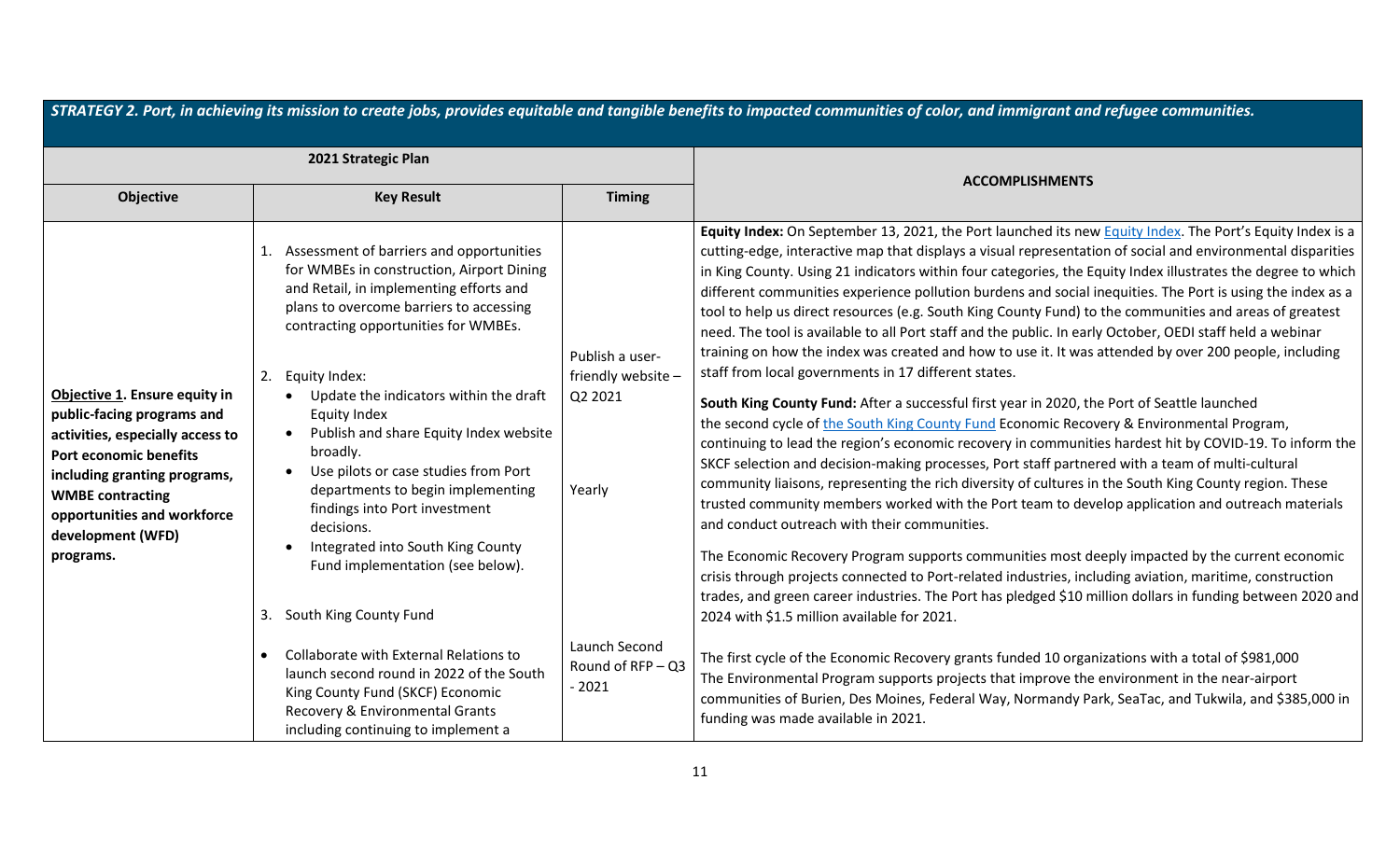| STRATEGY 2. Port, in achieving its mission to create jobs, provides equitable and tangible benefits to impacted communities of color, and immigrant and refugee communities.  |                                                                                                                                                                                                                                                                                                                                                                                              |               |                                                                                                                                                                                                                                                                                                                                                                                                                                                                                                                                                                                                                                                                                                                                                                                                                                                                                                                                                                                                                                                                                                                                              |  |
|-------------------------------------------------------------------------------------------------------------------------------------------------------------------------------|----------------------------------------------------------------------------------------------------------------------------------------------------------------------------------------------------------------------------------------------------------------------------------------------------------------------------------------------------------------------------------------------|---------------|----------------------------------------------------------------------------------------------------------------------------------------------------------------------------------------------------------------------------------------------------------------------------------------------------------------------------------------------------------------------------------------------------------------------------------------------------------------------------------------------------------------------------------------------------------------------------------------------------------------------------------------------------------------------------------------------------------------------------------------------------------------------------------------------------------------------------------------------------------------------------------------------------------------------------------------------------------------------------------------------------------------------------------------------------------------------------------------------------------------------------------------------|--|
| 2021 Strategic Plan                                                                                                                                                           |                                                                                                                                                                                                                                                                                                                                                                                              |               |                                                                                                                                                                                                                                                                                                                                                                                                                                                                                                                                                                                                                                                                                                                                                                                                                                                                                                                                                                                                                                                                                                                                              |  |
| <b>Objective</b>                                                                                                                                                              | <b>Key Result</b>                                                                                                                                                                                                                                                                                                                                                                            | <b>Timing</b> | <b>ACCOMPLISHMENTS</b>                                                                                                                                                                                                                                                                                                                                                                                                                                                                                                                                                                                                                                                                                                                                                                                                                                                                                                                                                                                                                                                                                                                       |  |
|                                                                                                                                                                               | framework for equitable funding decision<br>making.<br>Adapt/generalize framework developed for<br>South King County Fund for use with other<br>Port Community Investment Funds.                                                                                                                                                                                                             |               | Opportunity Youth Initiative: The Port invested \$2 million to continue the Opportunity Youth Initiative for<br>a second year. The Opportunity Youth Initiative directed resources to communities experiencing the<br>highest rates of youth unemployment, including underserved communities in South King County. The Port<br>partnered with local nonprofits Partner in Employment, Seattle Goodwill, Seattle Parks Foundation, and<br>Urban League of Metropolitan Seattle to provide youth employment, training, and professional<br>development opportunities in Port-related industries. More than 250 youth participated in the 2021<br>Opportunity Youth Initiative.<br>Tribal Policy Group: Sr Director of OEDI joined the tribal policy group and began efforts to build a more<br>comprehensive strategy for addressing tribal policy and relationship with Native communities.<br>Afghan Refugee Resettlement workgroup: Sr Director of OEDI and Director of Government Relations<br>convened an internal group of employees to help build a cohesive strategy for welcoming new Afghan<br>refugee arrivals in Washington State. |  |
| <b>Objective 2. Implement</b><br>equitable communications,<br>public outreach and<br>engagement strategies that are<br>conducted in service to<br>equitable community impact. | Support and collaborate with External<br>Relations in building effective community<br>partnerships. Collaborate to develop<br>guidelines and principles for working with<br>communities across the Port that center<br>transparency, access to Port benefits, and<br>accountability for the Port leadership.<br>Collaborate with the Environmental &<br>Sustainability team to implement the | $Q3 - 2021$   | Maritime Community Engagement Playbook: Maritime Sustainability Team, Maritime Environment and<br>Sustainability Environmental Justice Workgroup, External Relations Team, and Office of Equity, Diversity,<br>and Inclusion partnered to create a tool guide the implementation of the Northwest Ports Clean Air<br>Strategy and the Maritime Climate and Air Action Plan. This playbook outlines six steps that can be used at<br>the beginning of a project to design an equitable engagement plan.<br>Community Advisors and Liaisons: As part of the SKCF, External Relations and OEDI incorporated a role<br>for community advisors in the procurement and selection process for community capacity building<br>consultants and SKCF contracts.<br>Community Giving Campaign: OEDI staff collaborated with External Relations to organize and host the<br>Port's annual employee giving drive. The campaign featured three events for Port staff, introducing staff                                                                                                                                                                    |  |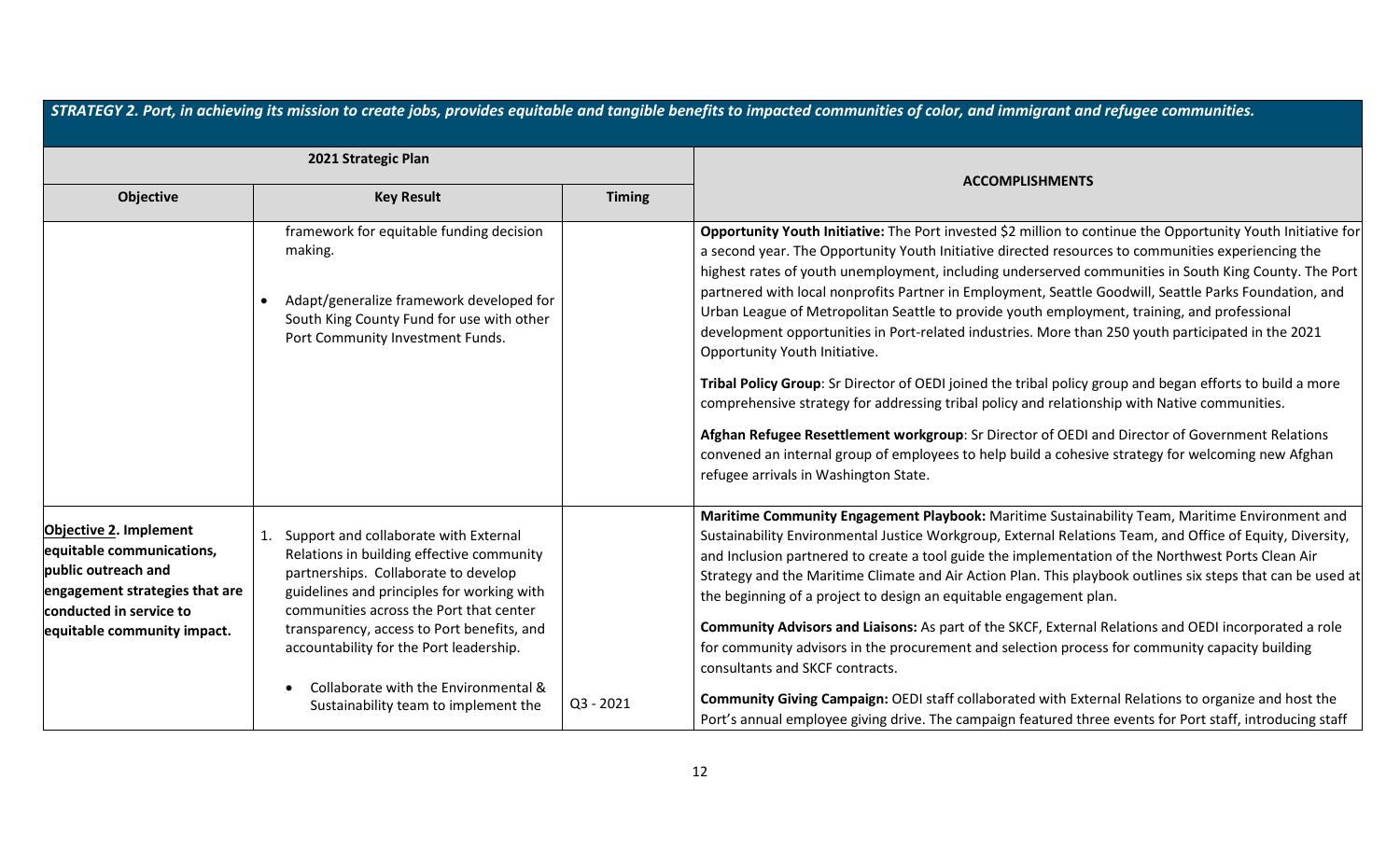| STRATEGY 2. Port, in achieving its mission to create jobs, provides equitable and tangible benefits to impacted communities of color, and immigrant and refugee communities. |                                                                                                                                                                                                                                                                                                                                                                                                      |                      |                                                                                                                                                                                                                                                                                                                                                                                                                                                                                                                                                                                                                                                                                                                                                                                                                                                                                                                                                                                                                                                                                                                |  |
|------------------------------------------------------------------------------------------------------------------------------------------------------------------------------|------------------------------------------------------------------------------------------------------------------------------------------------------------------------------------------------------------------------------------------------------------------------------------------------------------------------------------------------------------------------------------------------------|----------------------|----------------------------------------------------------------------------------------------------------------------------------------------------------------------------------------------------------------------------------------------------------------------------------------------------------------------------------------------------------------------------------------------------------------------------------------------------------------------------------------------------------------------------------------------------------------------------------------------------------------------------------------------------------------------------------------------------------------------------------------------------------------------------------------------------------------------------------------------------------------------------------------------------------------------------------------------------------------------------------------------------------------------------------------------------------------------------------------------------------------|--|
| 2021 Strategic Plan                                                                                                                                                          |                                                                                                                                                                                                                                                                                                                                                                                                      |                      | <b>ACCOMPLISHMENTS</b>                                                                                                                                                                                                                                                                                                                                                                                                                                                                                                                                                                                                                                                                                                                                                                                                                                                                                                                                                                                                                                                                                         |  |
| <b>Objective</b>                                                                                                                                                             | <b>Key Result</b>                                                                                                                                                                                                                                                                                                                                                                                    | <b>Timing</b>        |                                                                                                                                                                                                                                                                                                                                                                                                                                                                                                                                                                                                                                                                                                                                                                                                                                                                                                                                                                                                                                                                                                                |  |
|                                                                                                                                                                              | Equity index data into their community<br>engagement efforts<br>Support development of engagement<br>strategies for indigenous communities<br>and non-federally-recognized tribes.<br><b>Collaborate with Human Resources</b><br>and External Relations to increase<br>employees' understanding of<br>organizations in the community led by<br><b>BIPOC during the Community Giving</b><br>Campaign. | Q2 & Q3              | to community-based organizations with a focus on BIPOC-led and BIPOC-serving organizations, including<br>Mary's Place, Afghan American Cultural Association, MAPS AMEN, and Chief Seattle Club.<br>Duwamish Valley Community Equity Program Executive Champions: In 2021, Senior Director of OEDI<br>joined this team, which included monthly meetings to review the work and possibilities for collaboration.<br>The Senior Director also provided an anti-racism training for the internal Port Duwamish Valley<br>Community Equity Program team, and she started a monthly meeting with community leaders in the<br>Duwamish to increase trust and strengthen relationships.<br>Welcoming Afghan Refugees: To help Afghans looking to escape the Taliban, the Port actively<br>coordinated with refugee resettlement nonprofits on the best way to support their airport-based<br>operations. The Port created a dedicated, private welcome and work area where nonprofits were able to<br>connect with arriving refugees. Our dining and retail tenants provided food and products to welcome<br>refugees. |  |
|                                                                                                                                                                              | Beginning in 2021 OEDI will file the Port's<br>2.<br>annual report to meet requirements for<br>Title VI of the Civil Rights Act of 1964.<br>Beginning in 2021, OEDI will make the<br>Port's report more robust. OEDI will also<br>recruit and train Coordinators to file the<br>report.                                                                                                              | $Q2 - 2021$          | Title VI Plan: OEDI Sr Director became the Executive Sponsor for the Title VI for Port of Seattle and OEDI<br>took over the responsibility from the Legal Department to file the annual plan. OEDI submitted an<br>updated plan, highlighting structural changes and incorporating updated language, including a Language<br>Access plan.                                                                                                                                                                                                                                                                                                                                                                                                                                                                                                                                                                                                                                                                                                                                                                      |  |
| <b>Objective 3. Public</b><br>accountability is visible and<br>communities of color view the                                                                                 | Create a Community Advisory board and<br>empower it with a defined role that is<br>meaningful and influential in decision<br>making. Build this Board to be the                                                                                                                                                                                                                                      | Monthly<br>Equity in | Community Equity Board: OEDI laid the groundwork for the formation of a first-time Port Community<br>Equity Board, with the goal of ensuring that community stakeholders can influence Port decision-making<br>that impacts their communities and hold the Port accountable to the public. OEDI developed a draft<br>concept for the Community Equity Board and hosted several meetings with community stakeholders to<br>solicit their input in shaping the formation of a board. Community stakeholders met with the Executive                                                                                                                                                                                                                                                                                                                                                                                                                                                                                                                                                                               |  |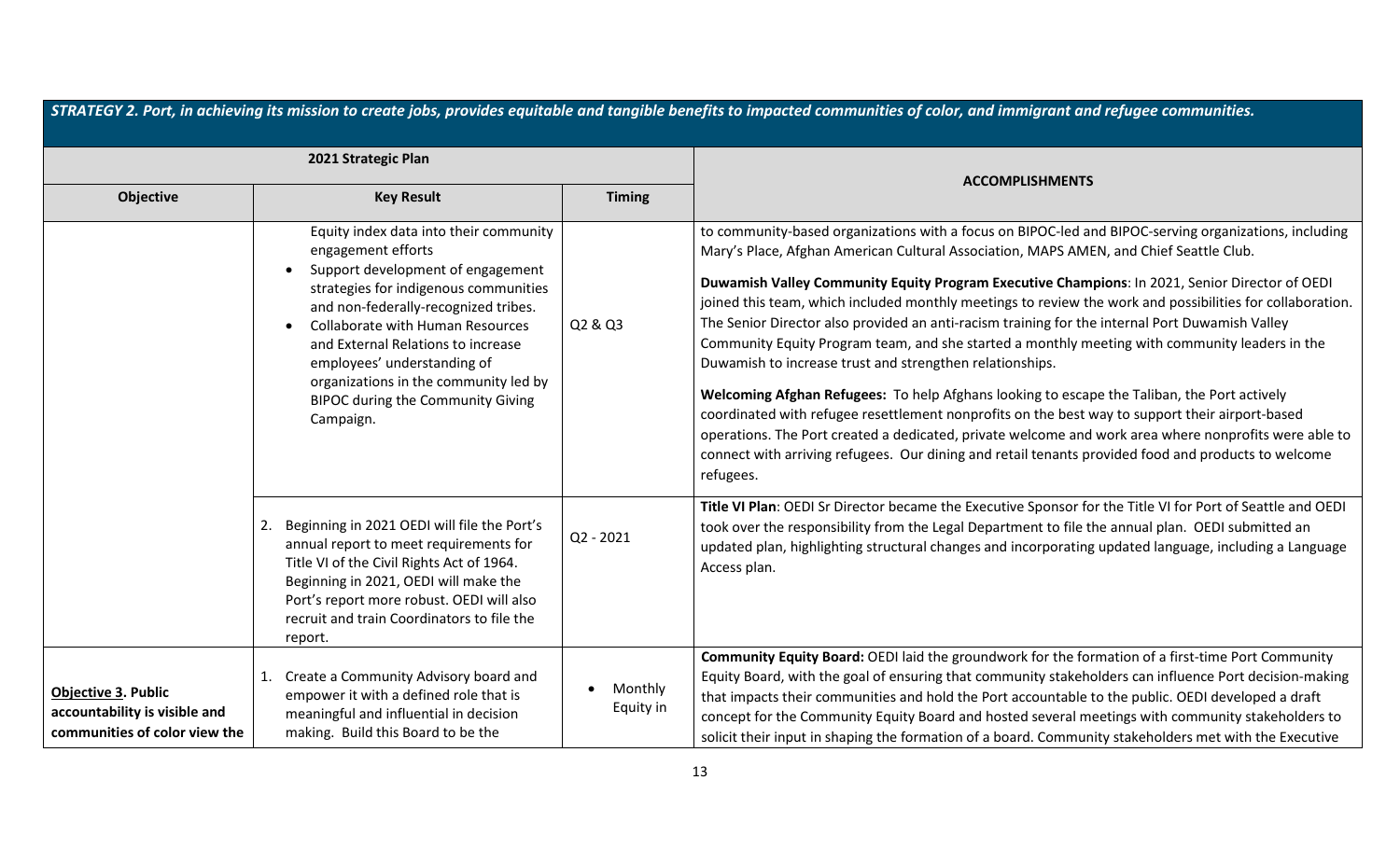| STRATEGY 2. Port, in achieving its mission to create jobs, provides equitable and tangible benefits to impacted communities of color, and immigrant and refugee communities. |                                                                                                                                                                                                                                                                                                                                                                                                                                                                                                                                                                                                                                                                                                                                                                                                                                                                                                                                                 |                                                                                                                                     |                                                                                                                                                                                                                                                                                                                                                                                                                                                                                                                                                                                                                                                                                                                                                                                                                                                                                                                                                                                                                                                                                                                                                                                                                                                                                      |  |
|------------------------------------------------------------------------------------------------------------------------------------------------------------------------------|-------------------------------------------------------------------------------------------------------------------------------------------------------------------------------------------------------------------------------------------------------------------------------------------------------------------------------------------------------------------------------------------------------------------------------------------------------------------------------------------------------------------------------------------------------------------------------------------------------------------------------------------------------------------------------------------------------------------------------------------------------------------------------------------------------------------------------------------------------------------------------------------------------------------------------------------------|-------------------------------------------------------------------------------------------------------------------------------------|--------------------------------------------------------------------------------------------------------------------------------------------------------------------------------------------------------------------------------------------------------------------------------------------------------------------------------------------------------------------------------------------------------------------------------------------------------------------------------------------------------------------------------------------------------------------------------------------------------------------------------------------------------------------------------------------------------------------------------------------------------------------------------------------------------------------------------------------------------------------------------------------------------------------------------------------------------------------------------------------------------------------------------------------------------------------------------------------------------------------------------------------------------------------------------------------------------------------------------------------------------------------------------------|--|
| 2021 Strategic Plan                                                                                                                                                          |                                                                                                                                                                                                                                                                                                                                                                                                                                                                                                                                                                                                                                                                                                                                                                                                                                                                                                                                                 |                                                                                                                                     | <b>ACCOMPLISHMENTS</b>                                                                                                                                                                                                                                                                                                                                                                                                                                                                                                                                                                                                                                                                                                                                                                                                                                                                                                                                                                                                                                                                                                                                                                                                                                                               |  |
| Objective                                                                                                                                                                    | <b>Key Result</b>                                                                                                                                                                                                                                                                                                                                                                                                                                                                                                                                                                                                                                                                                                                                                                                                                                                                                                                               | <b>Timing</b>                                                                                                                       |                                                                                                                                                                                                                                                                                                                                                                                                                                                                                                                                                                                                                                                                                                                                                                                                                                                                                                                                                                                                                                                                                                                                                                                                                                                                                      |  |
| Port as an equitable<br>organization to work for and<br>do business with.                                                                                                    | umbrella for other Port community<br>advisory committees and boards and<br>entities that engage with communities.<br>Using the Equity Index, Board will work<br>with OEDI to inform the use of Port<br>resources and investments.<br>Board will inform Change Team equity<br>assessment work and provide policy<br>recommendations to the Port on<br>addressing inequities.<br>Board will advise Port leadership on<br>implementation of internal and<br>external Port Equity efforts.<br>Conduct Community listening sessions and<br>roundtables in 2021 with a focus on<br>soliciting input on Policing assessment<br>motion and Equity Motion.<br>Findings and recommendations from<br>Policing and Equity assessments will be<br>presented to the Port Commission in<br>July and October 2021, respectively.<br>Findings will be publicly posted,<br>presented to community for input, and<br>used as baseline for future goals<br>setting. | Action<br>newsletters<br>$Q1 - 2020$<br>$\bullet$<br>Report<br>Quarterly<br><b>Town Halls</b><br>• Theory of<br>Change $-$<br>Q2/Q3 | Director and Commission several times to give feedback to help create a meaningful way for the<br>community to have input at the Port. In 2022, OEDI will standup and operational the board.<br>Port of Seattle Police Assessment: The Task Force that led the assessment was composed of two<br>Commissioners, representatives from the Port's Blacks in Government chapter, the Port's Office of<br>Equity, Diversity and Inclusion, Port Police, Legal, Human Resources, Labor Relations, other Port<br>corporate and business divisions, Port employee resource groups, and external subject matter experts,<br>such as community leaders, civil rights advocates, union representatives, members of the Civil Service<br>Commission, and/or experts on criminal justice and law enforcement. As described above, the findings<br>and recommendations of the assessment where shared publicly and implementation has begun.<br>External and Internal Communications: OEDI communicated broadly about the Port's EDI work through<br>monthly external newsletters (Equity in Action), regular posts on the Port's blog, monthly internal staff<br>newsletters, quarterly OEDI town halls, 2020 Annual Report (Executive Summary, Full Report), and 2021<br><b>Strategic Plan.</b> |  |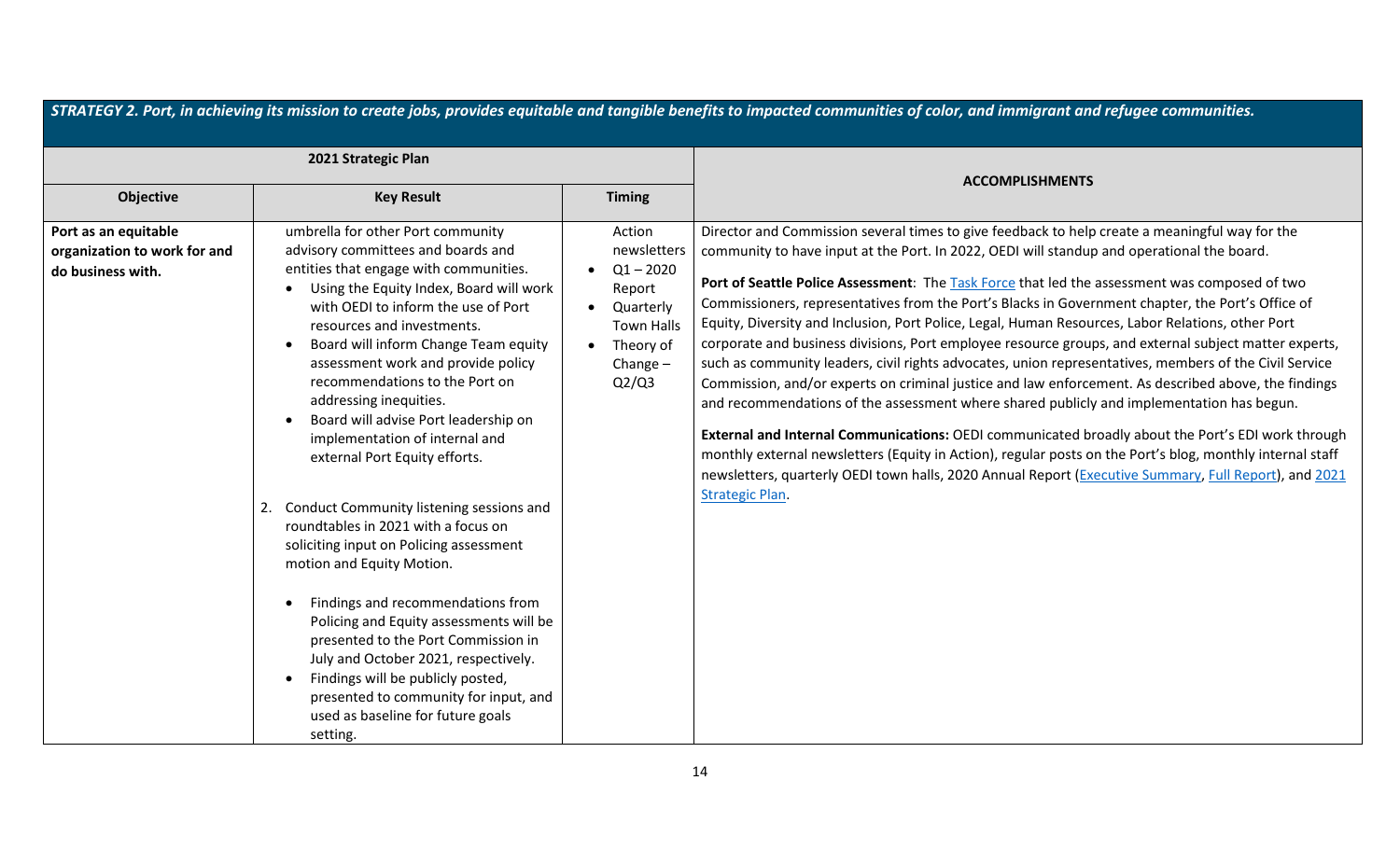| STRATEGY 2. Port, in achieving its mission to create jobs, provides equitable and tangible benefits to impacted communities of color, and immigrant and refugee communities. |                                                                                                                                                      |               |  |  |
|------------------------------------------------------------------------------------------------------------------------------------------------------------------------------|------------------------------------------------------------------------------------------------------------------------------------------------------|---------------|--|--|
| 2021 Strategic Plan<br><b>ACCOMPLISHMENTS</b>                                                                                                                                |                                                                                                                                                      |               |  |  |
| Objective                                                                                                                                                                    | <b>Key Result</b>                                                                                                                                    | <b>Timing</b> |  |  |
|                                                                                                                                                                              | Continue to implement external<br>communications plan to share progress on<br>Port equity work (including Port-wide and<br>by Departments/Divisions) |               |  |  |

| STRATEGY 3. Build OEDI capacity and expertise to lead equity change work internally and to be a resource for and thought partner with external peer agencies. |                                                                                                                                                                                                                                                                                                                                                           |               |                                                                                                                                                                                                                                                                                                                                                                                                                                                                                                                                                                                                                                                                                                                                                                                                                                                                                                                                                |  |
|---------------------------------------------------------------------------------------------------------------------------------------------------------------|-----------------------------------------------------------------------------------------------------------------------------------------------------------------------------------------------------------------------------------------------------------------------------------------------------------------------------------------------------------|---------------|------------------------------------------------------------------------------------------------------------------------------------------------------------------------------------------------------------------------------------------------------------------------------------------------------------------------------------------------------------------------------------------------------------------------------------------------------------------------------------------------------------------------------------------------------------------------------------------------------------------------------------------------------------------------------------------------------------------------------------------------------------------------------------------------------------------------------------------------------------------------------------------------------------------------------------------------|--|
| 2021 Strategic Plan                                                                                                                                           |                                                                                                                                                                                                                                                                                                                                                           |               |                                                                                                                                                                                                                                                                                                                                                                                                                                                                                                                                                                                                                                                                                                                                                                                                                                                                                                                                                |  |
| <b>Objective</b>                                                                                                                                              | <b>Key Result</b>                                                                                                                                                                                                                                                                                                                                         | <b>Timing</b> | <b>ACCOMPLISHMENTS</b>                                                                                                                                                                                                                                                                                                                                                                                                                                                                                                                                                                                                                                                                                                                                                                                                                                                                                                                         |  |
| Objective 1. Build the visibility of<br>OEDI as a local and national center of<br>expertise.                                                                  | Learn and evolve from Port racial<br>equity work and share growth in<br>knowledge and expertise with<br>other racial justice leaders locally<br>and nationally. Specific efforts<br>include:<br>Share work on the Equity Index<br>including developing a case<br>study on use of the Index.<br>Host a convening of a West<br>coast committee of Ports who | Q4 - 2021     | Equity Index Case Studies: In conjunction with the launch of the Equity Index, OEDI and External Relations<br>produced and released four videos of how the index is being used to inform both Port and community work.<br>The videos featured the Manufacturing Employee Retention Program, the Low-Income Housing Institute,<br>Forterra's Green City Partnerships, and the Northwest Ports Clean Air Strategy.<br>Port Partners Quarterly Meetings: OEDI continued to convene a group of primarily West Coast ports to share<br>best practices, trends, and lessons learned. This year's meetings focused on budgeting, employee<br>engagement and training, the Equity Index, and managing resistance to change.<br>Equity Data Nerds: OEDI led a quarterly meeting with various Puget Sound region partners, ranging from<br>academics to local governments. This group meets to coordinate and align efforts on data and equity policies. |  |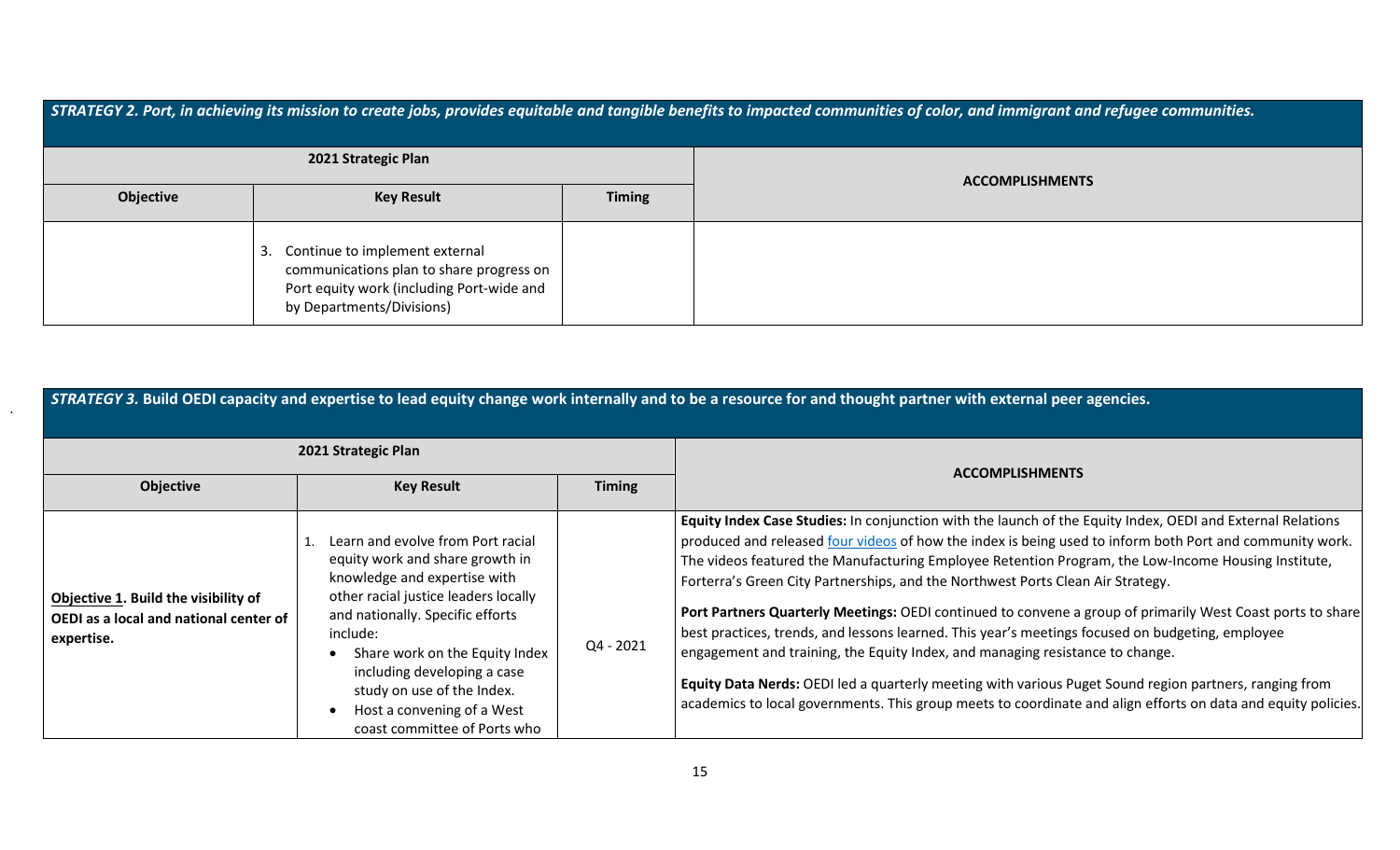| 2021 Strategic Plan                                                                                                                                                |                                                          |                                                                                                                                                                                                                                                                                                                                                                                                                                                                                                                                                                                                                                                                                                                                                                                                                                                                                                                                                                                                                                                                                                                                                                                                                                                                                                                                                                                                                                                                                                                                                                                                                                                                                                                                                                                                                                                                                                                                                                                                                                                                                                                |
|--------------------------------------------------------------------------------------------------------------------------------------------------------------------|----------------------------------------------------------|----------------------------------------------------------------------------------------------------------------------------------------------------------------------------------------------------------------------------------------------------------------------------------------------------------------------------------------------------------------------------------------------------------------------------------------------------------------------------------------------------------------------------------------------------------------------------------------------------------------------------------------------------------------------------------------------------------------------------------------------------------------------------------------------------------------------------------------------------------------------------------------------------------------------------------------------------------------------------------------------------------------------------------------------------------------------------------------------------------------------------------------------------------------------------------------------------------------------------------------------------------------------------------------------------------------------------------------------------------------------------------------------------------------------------------------------------------------------------------------------------------------------------------------------------------------------------------------------------------------------------------------------------------------------------------------------------------------------------------------------------------------------------------------------------------------------------------------------------------------------------------------------------------------------------------------------------------------------------------------------------------------------------------------------------------------------------------------------------------------|
| Objective<br><b>Key Result</b>                                                                                                                                     | <b>Timing</b>                                            | <b>ACCOMPLISHMENTS</b>                                                                                                                                                                                                                                                                                                                                                                                                                                                                                                                                                                                                                                                                                                                                                                                                                                                                                                                                                                                                                                                                                                                                                                                                                                                                                                                                                                                                                                                                                                                                                                                                                                                                                                                                                                                                                                                                                                                                                                                                                                                                                         |
| can work together on equity<br>strategies and share best<br>practices, and possibly host a<br>convening.<br>Share equity expertise with<br>Port business partners. | Ongoing<br>Quarterly<br><b>Meeting</b><br>Q <sub>3</sub> | External Presentations: OEDI's Senior Director, Senior Data and Policy Analyst, and Engagement and<br>Communications Manager delivered presentations at the following groups and at the following conferences:<br>Government Alliance on Race and Equity's Annual Membership Conference; Airports Going Green<br>Conference; Pacific Maritime Expo; Washington Department of Ecology's Environmental Justice Seminar;<br>HNTB's Bellevue Office; Los Angeles Metro; UW Seattle Department of Environmental & Occupational Health<br>Sciences; JustLead Washington; Columbia Hospitality 2021 Leadership Summit; World Trade Center Can We<br>Talk series, Closing the COVID-19 Gender Gap; King County's Pandemic & Racism Community Advisory<br>Group; Kent Chamber of Commerce Diversity, Equity, and Inclusion Committee; University of Washington<br>Change of Allyship Seminar; Bellevue Chamber of Commerce Women's Leadership Conference; and,<br>Aerospace Future Alliance Annual Summit.<br>Represent the Port of Seattle in the following networks: Transportation Equity Network Group (TEN),<br>Regional Public Owners Group, Northwest Racial Equity Leaders, King County Governing for Racial Equity and<br>Inclusion (GREI), National Governments for Racial Equity, GARE Working Group-Chief Equity Officers.<br>Workforce Development Council: Sr Director of OEDI was appointed by King County Executive and Mayor of<br>Seattle as a member of the board to represent the Port of Seattle.<br>Media Coverage: The following local outlets published coverage about the South King County Fund,<br>Opportunity Youth Initiative, Port's Police Assessment, and/or Equity Index: South Seattle Emerald, Seattle<br>Times, KING 5 News, KUOW, The Stranger, The Cascadia Advocate, The Bellevue Reporter, and the Kent<br>Reporter.<br>American Association of Port Authorities' Award of Excellence: In December 2021, OEDI received an AAPA<br>Award of Excellence for the Black Lives Matter Caucusing Series that more than 300 Port employees<br>participated in from June - August 2020. |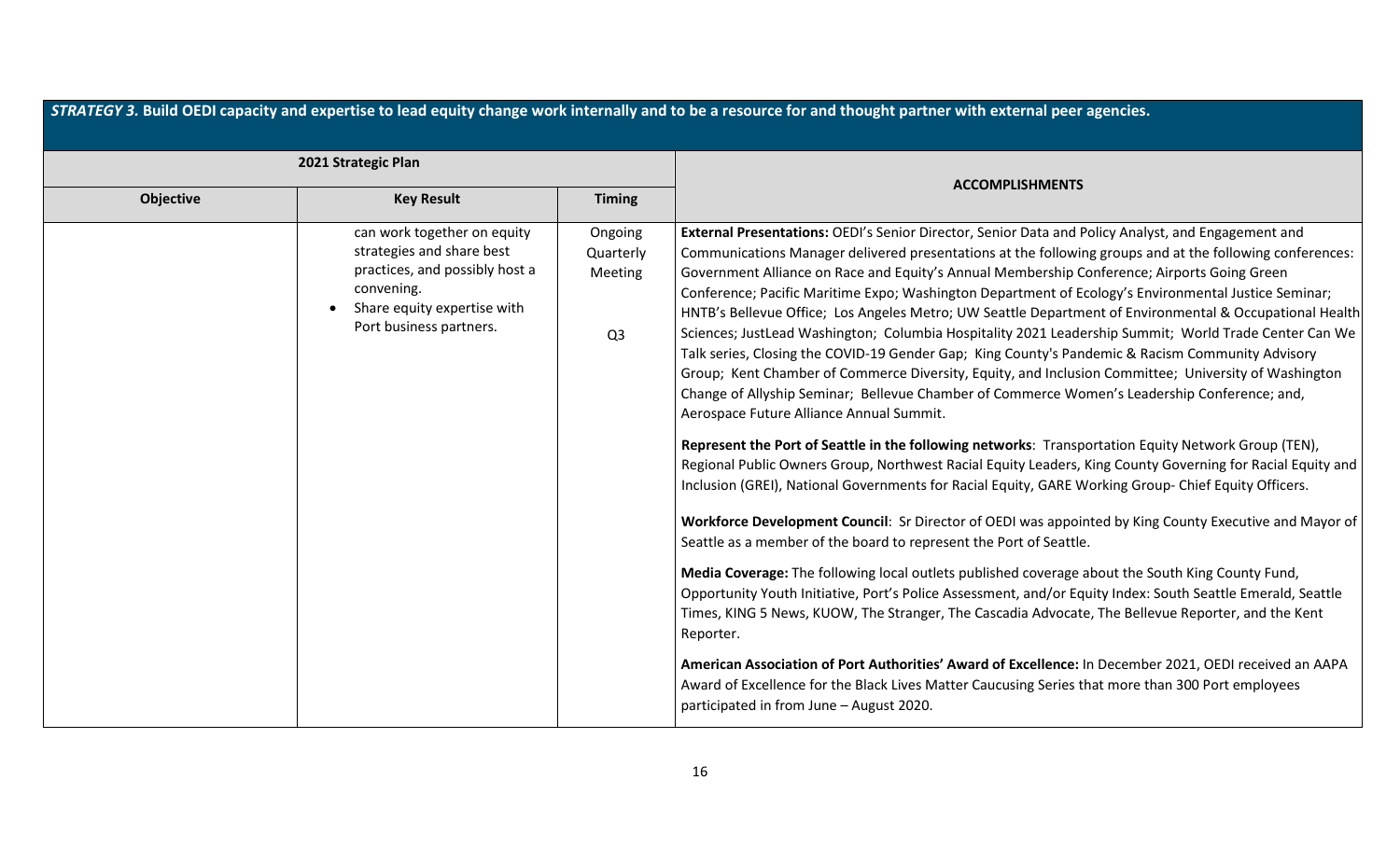| STRATEGY 3. Build OEDI capacity and expertise to lead equity change work internally and to be a resource for and thought partner with external peer agencies.                                                                                                                                                                                                                            |                                                                                                                                                                                                                                                                                                                                                                                                                                                                               |               |                                                                                                                                                                                                                                                                                                                                                                                                                                                                                                                                                                                                                                                                                                                                      |  |
|------------------------------------------------------------------------------------------------------------------------------------------------------------------------------------------------------------------------------------------------------------------------------------------------------------------------------------------------------------------------------------------|-------------------------------------------------------------------------------------------------------------------------------------------------------------------------------------------------------------------------------------------------------------------------------------------------------------------------------------------------------------------------------------------------------------------------------------------------------------------------------|---------------|--------------------------------------------------------------------------------------------------------------------------------------------------------------------------------------------------------------------------------------------------------------------------------------------------------------------------------------------------------------------------------------------------------------------------------------------------------------------------------------------------------------------------------------------------------------------------------------------------------------------------------------------------------------------------------------------------------------------------------------|--|
| 2021 Strategic Plan                                                                                                                                                                                                                                                                                                                                                                      |                                                                                                                                                                                                                                                                                                                                                                                                                                                                               |               |                                                                                                                                                                                                                                                                                                                                                                                                                                                                                                                                                                                                                                                                                                                                      |  |
| Objective                                                                                                                                                                                                                                                                                                                                                                                | <b>Key Result</b>                                                                                                                                                                                                                                                                                                                                                                                                                                                             | <b>Timing</b> | <b>ACCOMPLISHMENTS</b>                                                                                                                                                                                                                                                                                                                                                                                                                                                                                                                                                                                                                                                                                                               |  |
| Objective 2. Continue to execute on<br>key functions of EDI Office and fully<br>empower Office to carry out those<br>functions, including:<br>Leading and managing Port-wide<br>1.<br>equity efforts<br>Port-wide accountability for<br>2.<br>implementation of equity work<br>Organizational learning<br>3.<br>Data and research<br>4.<br>Community engagement and<br>5.<br>partnership | Ensure a staff cadre in OEDI<br>1.<br>who can implement, manage,<br>and lead Port's equity work.<br>Complete periodic EDI<br>$\bullet$<br>Office team capability<br>assessments as needed to<br>evaluate team's skills and<br>strengths in relation to<br>OEDI skills needs.<br>Identify and implement<br>mechanisms to fill staffing<br>gaps, including through<br>internal and external<br>recruitment. Where<br>possible, preference<br>internal candidate<br>development. |               | EDI Systems Change Program Manager: In November, OEDI hired Tania Park to serve in this new position. In<br>this role, Tania will lead the Port's efforts to create more racially equitable organization policies and<br>practices, will lead the tracking and implementation of the EDI Assessment recommendations, and will play a<br>pivotal role in supporting and staffing the Change Team.<br>Community Investments Program Manager: OEDI added another new FTE, and this position will be filled in<br>early 2022. The Community Investments Program Manager will build strategic community outreach<br>programs to support the equitable implementation of the South King County Fund and other possible<br>community funds. |  |
| Objective 3. Train and build the<br>capacity of more Port employees to<br>be leaders of EDI work                                                                                                                                                                                                                                                                                         | Continually develop, train, and<br>2.<br>support Port employee's<br>capacity to advance EDI.<br><b>Caucus facilitators</b><br>Book/podcast club leaders<br>Change Team members<br>3. Hold an internal equity summit<br>for Port employees to learn<br>about the Port's EDI efforts                                                                                                                                                                                            |               | Equity Capacity Building: As described in various sections above, OEDI continued to provide training,<br>support, and coaching for 20+ caucus facilitators, 20+ book club and podcast leaders, and the entire Change<br>Team (110+ staff). These employees gained experience and skills in facilitating conversations about race,<br>interrupting instances of bias and discrimination, identifying root caucuses of racial inequities, and creating<br>racial equitable solutions.                                                                                                                                                                                                                                                  |  |